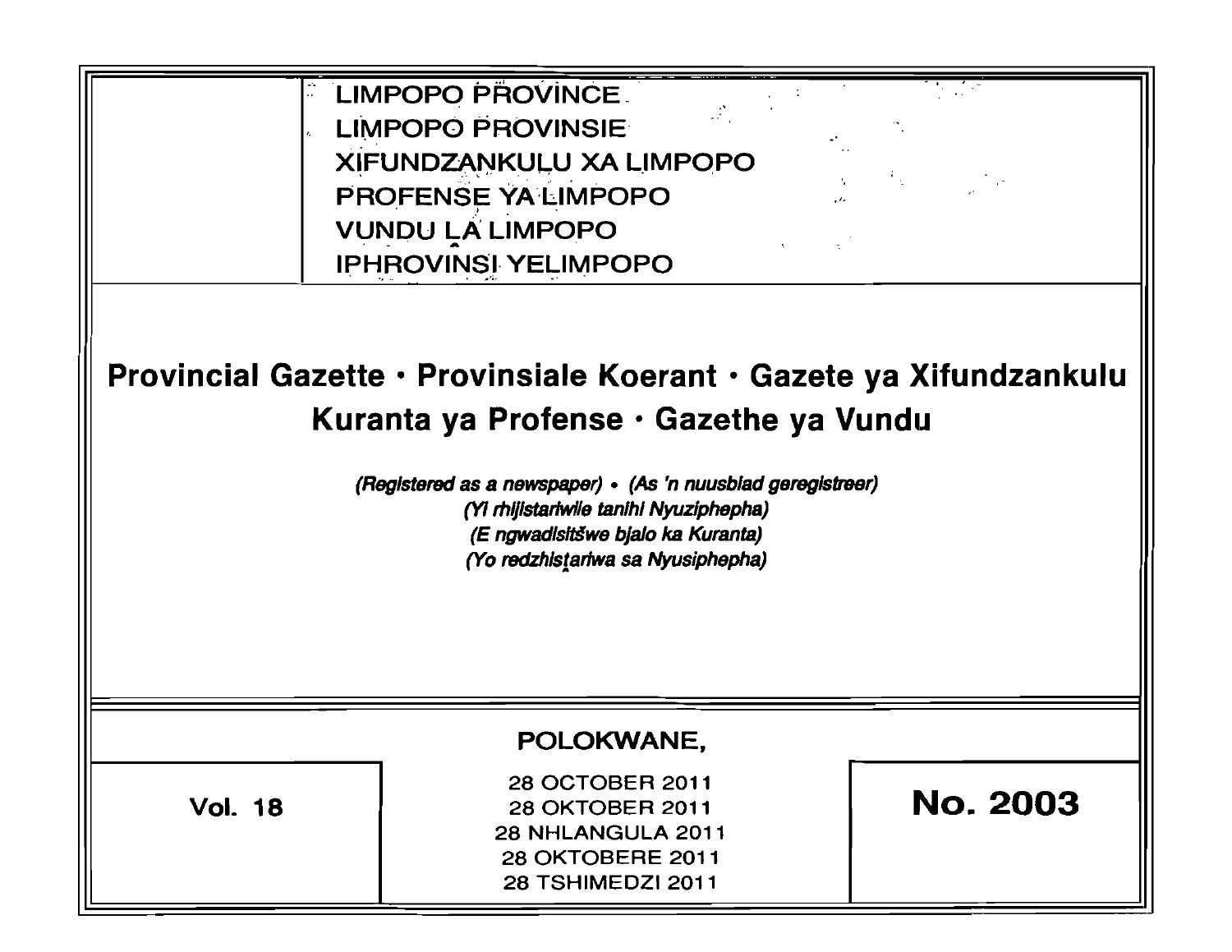## IMPORTANT NOTICE

The Government Printing Works will not be held responsible for faxed documents not received due to errors on the fax machine or faxes received which are unclear or incomplete. Please be advised that an "OK" slip, received from a fax machine, will not be accepted as proof that documents were received by the GPW for printing. If documents are faxed to the GPW it will be the sender's responsibility to phone and confirm that the documents were received in good order.

Furthermore the Government Printing Works will also not be held responsible for cancellations and amendments which have not been done on original documents received from clients.

## CONTENTS· INHOUD

| No. |                                                                                                                 | Page<br>No. | Gazette<br>No. |  |
|-----|-----------------------------------------------------------------------------------------------------------------|-------------|----------------|--|
|     | <b>GENERAL NOTICES · ALGEMENE KENNISGEWINGS</b>                                                                 |             |                |  |
| 320 | Development Facilitation Act (67/1995): Establishment of a land development area: Portion of the farm Vaalwater |             | 2003           |  |

| 321  | Town-planning and Townships Ordinance (15/1986): Establishment of Township: Ga-Puka Extension 1         | 10 | 2003 |
|------|---------------------------------------------------------------------------------------------------------|----|------|
| 321  |                                                                                                         | 10 | 2003 |
| 322  |                                                                                                         | 10 | 2003 |
| 322  |                                                                                                         | 11 | 2003 |
| 323  |                                                                                                         | 11 | 2003 |
| 323  |                                                                                                         | 11 | 2003 |
| 324  |                                                                                                         | 12 | 2003 |
| 324  |                                                                                                         | 12 | 2003 |
| 325  |                                                                                                         | 12 | 2003 |
| 325  |                                                                                                         | 13 | 2003 |
| 326  |                                                                                                         | 13 | 2003 |
| 326  |                                                                                                         | 13 | 2003 |
| 327  |                                                                                                         | 14 | 2003 |
| 327  |                                                                                                         | 14 | 2003 |
| 328  |                                                                                                         | 14 | 2003 |
| 328  |                                                                                                         | 15 | 2003 |
| 329  |                                                                                                         | 15 | 2003 |
| 330  |                                                                                                         | 15 | 2003 |
| 330  | Wet op Opheffing van Beperkings (84/1967): Opheffing van Voorwaardes: Eri 185, Ellisras-uitbreiding 2   | 15 | 2003 |
| 331  | Removal of Restrictions Act (84/1967): Removal of conditions: Portion 67, farm Tweefontein 462 KR       | 16 | 2003 |
| 331  | Wet op Opheffing van Beperkings (84/1967): Opheffing van Voorwaardes: Gedeelte 67, plaas Tweefontein    | 16 | 2003 |
| 333  |                                                                                                         | 17 | 2003 |
| 333  |                                                                                                         | 17 | 2003 |
| 334  |                                                                                                         | 17 | 2003 |
| 334  |                                                                                                         | 18 | 2003 |
| 335  |                                                                                                         | 18 | 2003 |
| 335  |                                                                                                         | 18 | 2003 |
| 336  | Town-planning and Townships Ordinance (15/1986): Polokwane/Perskebult Amendment Scheme 258              | 19 | 2003 |
| 336  | Ordonnansie op Dorpsbeplanning en Dorpe (15/1986): Polokwane/Perskebult-wysigingskema 258               | 19 | 2003 |
| 337  | Town-planning and Townships Ordinance (15/1986): Polokwane/Perskebult Amendment Scheme 279              | 20 | 2003 |
| 337  | Ordonnansie op Dorpsbeplanning en Dorpe (15/1986): Polokwane/Perskebult-wysigingskema 279               | 20 | 2003 |
| 338  | Town-planning and Townships Ordinance (15/1986): Rezoning and consolidation: Erven 54 and 55, Matthius  | 20 | 2003 |
| 338  | Ordonnansie op Dorpsbeplanning en Dorpe (15/1986): Hersonering en konsolidasie: Erwe 54 en 55, Matthius | 21 | 2003 |
| 339. |                                                                                                         | 21 | 2003 |
| 340  |                                                                                                         | 23 | 2003 |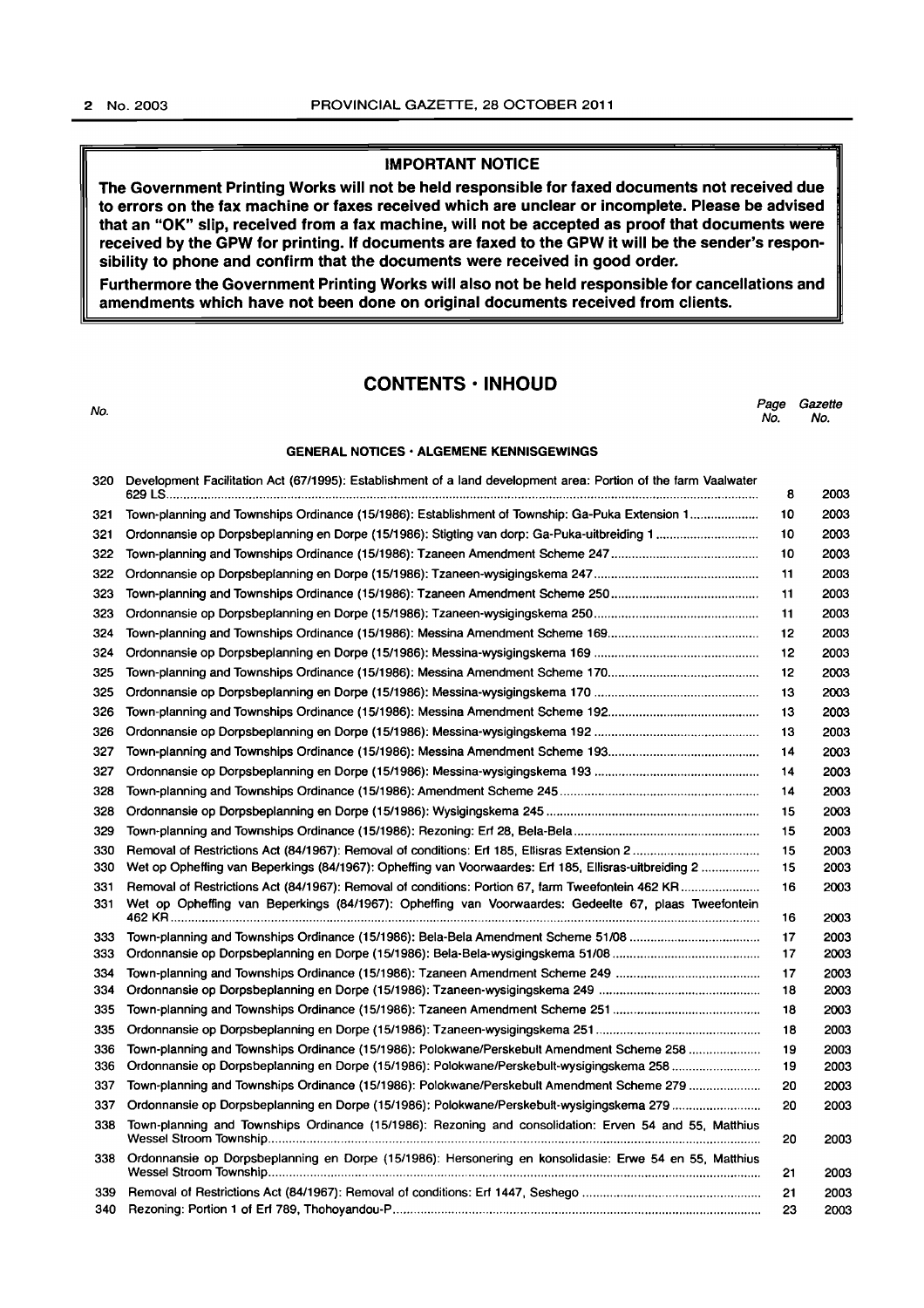# IMPORTANT NOTICE The Limpopo Provincial Gazette Function will be transferred to the Government Printer in Pretoria as from 1 November 2004 NEW PARTICULARS ARE AS FOLLOWS: Physical address: Government Printing Works 149 Bosman Street Pretoria Postal address: Private Bag X85 Pretoria 0001 New contact person: Vino Thaver Tel.: (012) 334-4687 Fax number: (012) 323-8805 E-mail address: vino.thaver@gpw.gov.za Contact person for subscribers: Mrs J. Wehmeyer Tel.: (012) 334-4753 Fax.: (012) 323-9574 This phase-in period is to commence from 15 October 2004 (suggest date of advert) and notice comes into operation as from 1 November 2004. Subscribers and all other stakeholders are advised to send their advertisements directly to the Government Printing Works, two weeks before the 1 st November 2004. Advertising Manager In future, adverts have to be paid in advance before being published in the Gazette.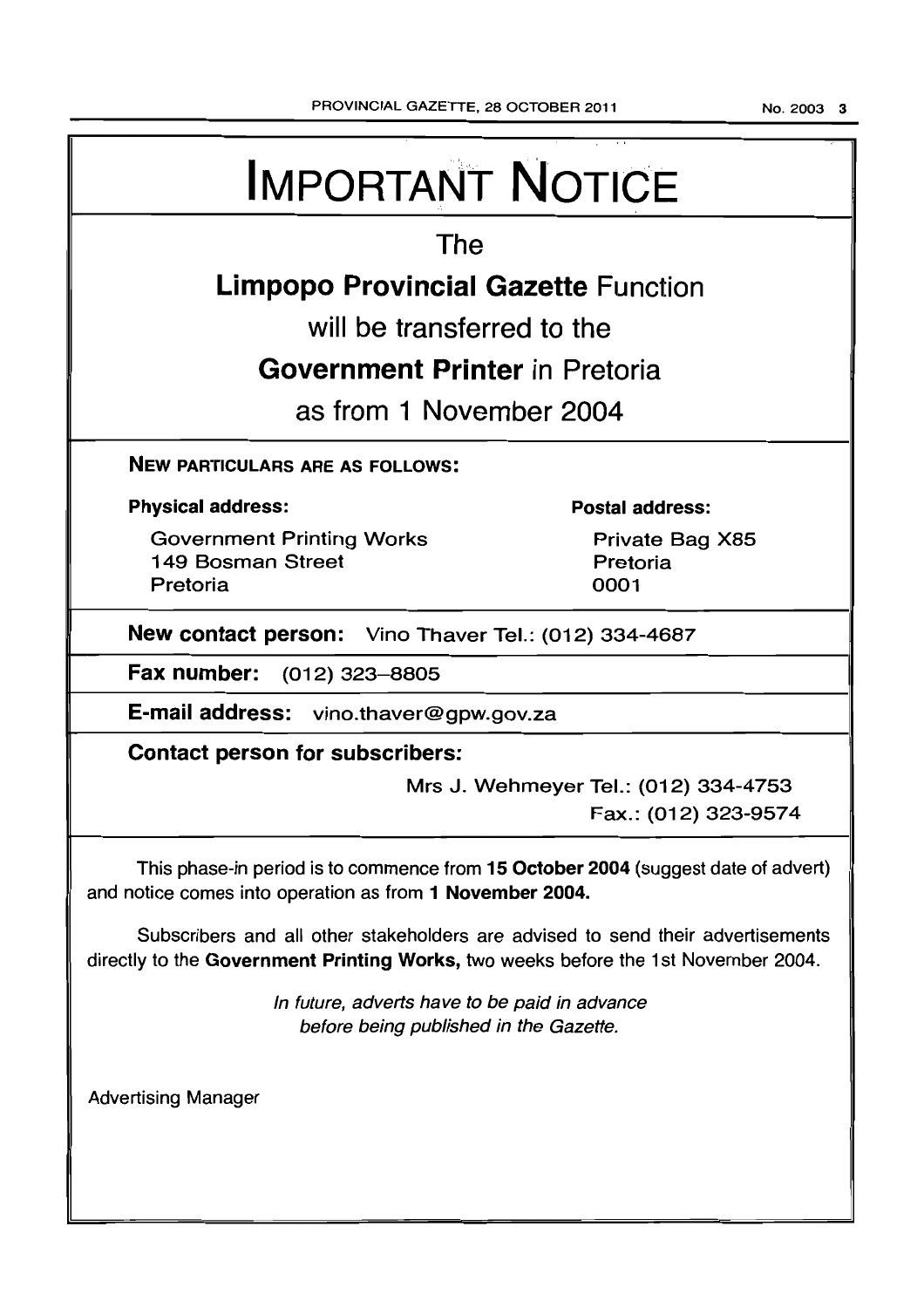**IT** IS THE CLIENTS RESPONSIBILITY TO ENSURE THAT THE CORRECT AMOUNT IS PAID AT THE CASHIER OR DEPOSITED INTO THE GOVERNMENT PRINTING WORKS BANK ACCOUNT AND ALSO THAT THE REQUISITION/COVERING LETTER TOGETHER WITH THE ADVERTISEMENTS AND THE PROOF OF DEPOSIT REACHES THE GOVERNMENT PRINTING WORKS IN TIME FOR INSERTION IN THE PROVINCIAL GAZETTE.

**No ADVERTISEMENTS WILL BE PLACED WITHOUT PRIOR PROOF OF PRE-PAYMENT.** 

|                                                                                                                               | $\frac{1}{4}$ page R 229.40<br>Letter Type: Arial<br><b>Size: 10</b><br>Line Spacing: At:<br><b>Exactly</b><br>11pt |
|-------------------------------------------------------------------------------------------------------------------------------|---------------------------------------------------------------------------------------------------------------------|
| <b>TAKE NOTE OF</b><br>THE NEW TARIFFS<br><b>WHICH ARE</b><br><b>APPLICABLE</b><br><b>FROM THE 1ST OF</b><br><b>JUNE 2011</b> | $\frac{1}{2}$ page R 458.75<br>Letter Type: Arial<br>Size: 10<br>Line Spacing: At:<br>Exactly<br>11pt               |
|                                                                                                                               | $\frac{3}{4}$ page R 688.15<br>Letter Type: Arial<br><b>Size: 10</b><br>Line Spacing: At:<br>Exactly<br>11pt        |
|                                                                                                                               | Full page R 917.55<br>Letter Type: Arial<br>Size: 10<br>Line Spacing: At:<br>Exactly<br>11pt                        |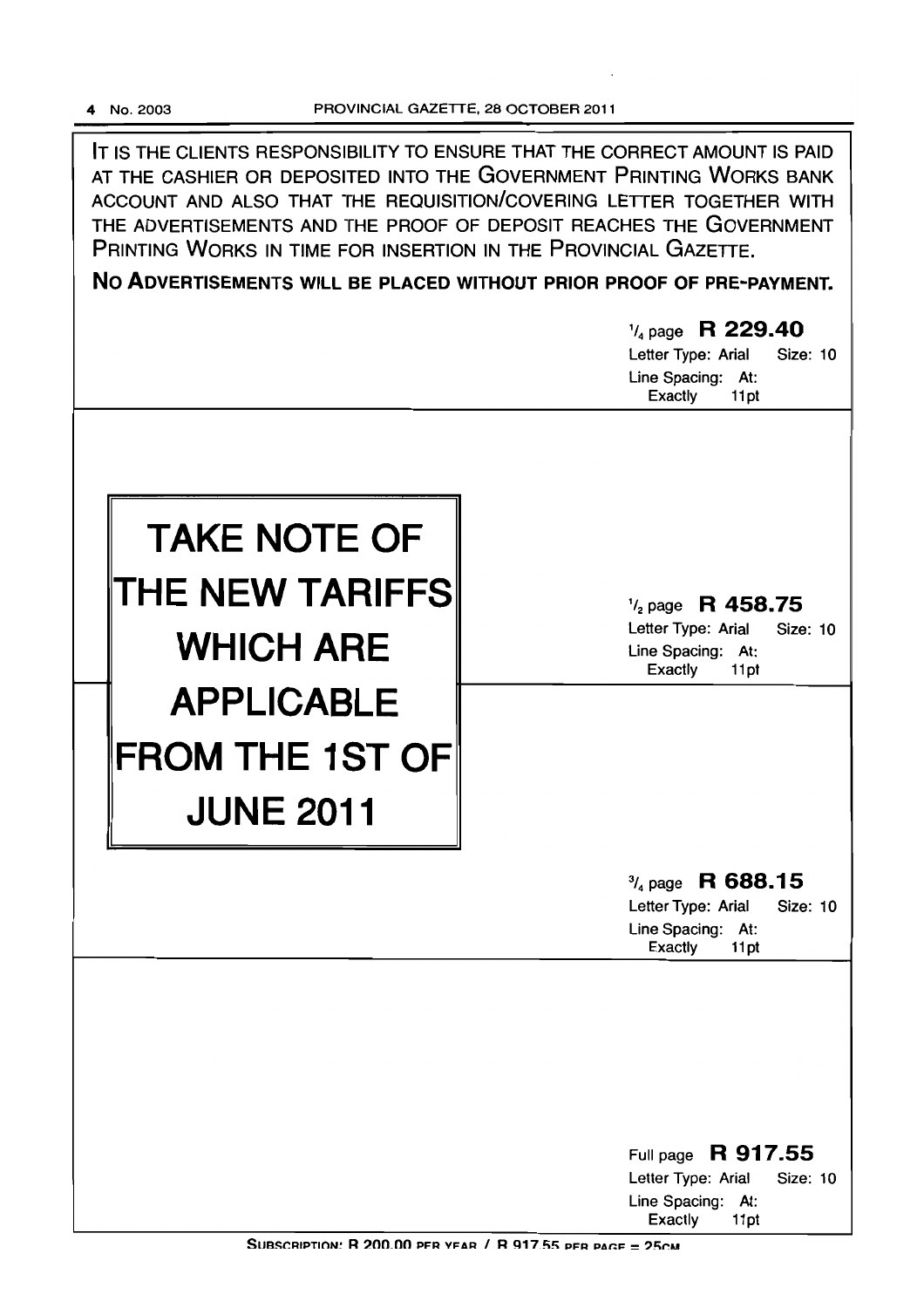**LIST OF FIXED TARIFF RATES AND CONDITIONS**  $\mathcal{L}_{\text{max}}(\mathcal{L})$  and FOR PUBLICATION OF LEGAL NOTICES IN THE LIMPOPO PROVINCE PROVINCIAL GAZETTE **REPUBLIC** OF SOUTH AFRICA .1 COMMENCEMENT: 1 JUNE 2011 **CONDITIONS FOR PUBLICATION OF NOTICES**  CLOSING TIMES FOR THE ACCEPTANCE OF NOTICES 1. (1) The Limpopo Province Provincial Gazette is published every week on Friday, and the closing time for the acceptance of notices which have to appear in the Limpopo Province Provincial Gazette on any particular Friday, is 15:00 two weeks prior to the publication date. Should any Friday coincide with a public holiday, the publication date remains unchanged. However, the closing date for acceptance of advertisements moves backwards accordingly, in order to allow for ten working days prior to the publication date. (2) The date for the publication of a separate Limpopo Province Provincial Gazette is negotiable. 2. (1) Copy of notices received after closing time will be held over for publication in the next Limpopo Province Provincial Gazette. (2) Amendment or changes in copy of notices cannot be undertaken unless instructions are received before 10:00 on Thursdays. (3) Copy of notices for publication or amendments of original copy can not be accepted over the telephone and must be brought about by letter, by fax or by hand. The Government Printer will not be liable for any amendments done erroneously. (4) In the case of cancellations a refund of the cost of a notice will be considered only if the instruction to cancel has been received on or before the stipulated closing time as indicated in paragraph 2 (2). ApPROVAL OF NOTICES 3. In the event where a cheque, submitted by an advertiser to the Government Printer as payment, is dishonoured, then the Government Printer reserves the right to refuse such client further access to the Limpopo Province Provincial Gazette untill any outstanding debts to the Government Printer is settled in full. THE GOVERNMENT PRINTER INDEMNIFIED AGAINST LIABILITY 4. The Government Printer will assume no liability in respect of-

- (1) any delay in the publication of a notice or publication of such notice on any date other than that stipulated by the advertiser;
- (2) erroneous classification of a notice, or the placement of such notice in any section or under any heading other than the section or heading stipulated by the advertiser;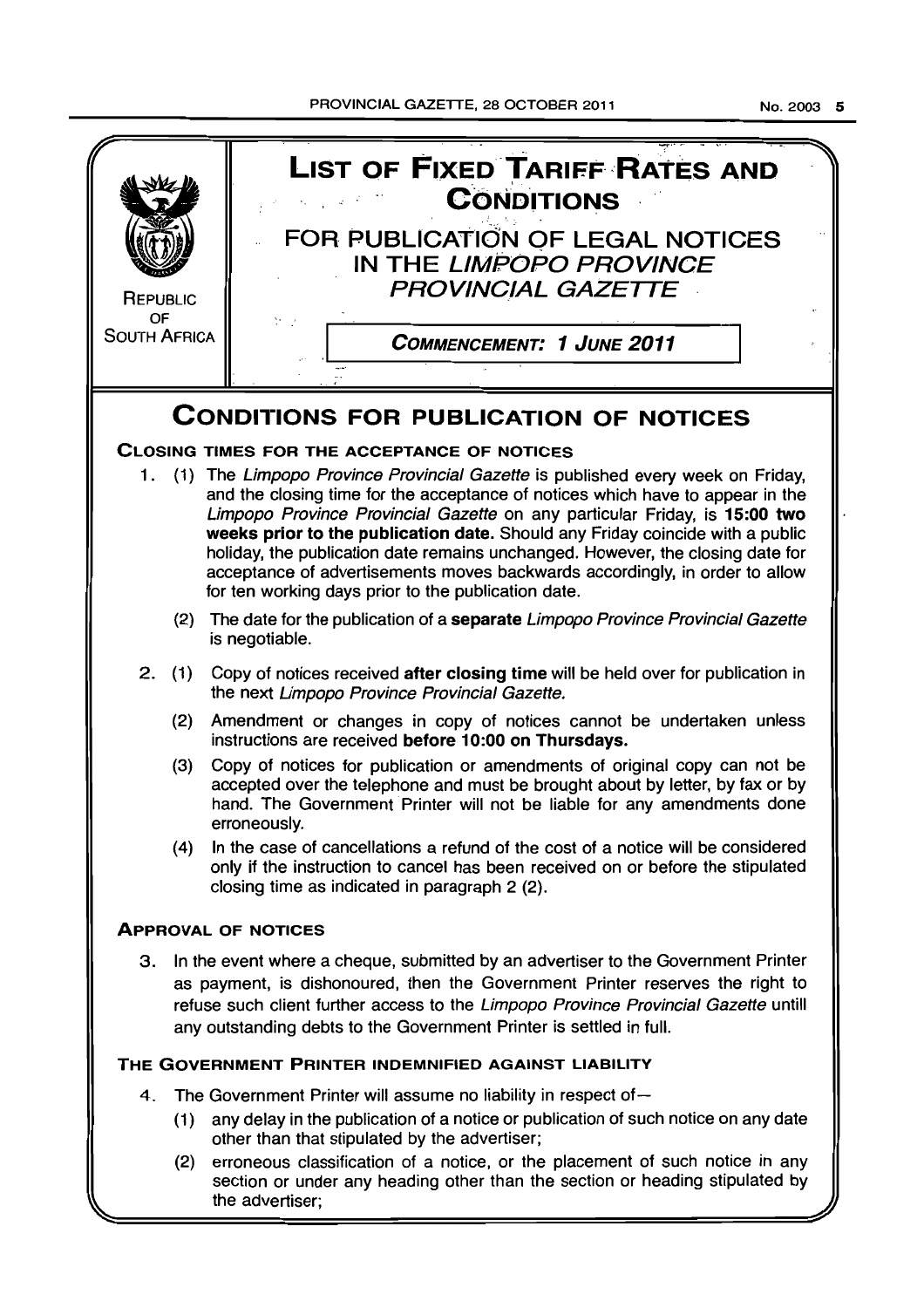(3) any editing, revision, omission, typographical errors or errors resulting from faint or indistinct copy.

## LIABILITY OF ADVERTISER

5. Advertisers will be held liable for any compensation and costs arising from any action which may be instituted against the Government Printer in consequence of the publication of any notice.

## **COPY**

- 6. Copy of notices must be typed on one side of the paper only and may not constitute part of any covering letter or document.
- 7. At the top of any copy, and set well apart from the notice, the following must be stated:

Where applicable

- (1) The heading under which the notice is to appear.
- (2) The cost of publication applicable to the notice, in accordance with the "Word Count Table".

## PAYMENT OF COST

- 9. With effect from 1 NOVEMBER 2004 no notice will be accepted for publication unless the cost of the insertion(s) is prepaid in CASH or by CHEQUE or POSTAL ORDERS. It can be arranged that money can be paid into the banking account of the Government Printer, in which case the deposit slip accompanies the advertisement before publication thereof.
- 10. (1) The cost of a notice must be calculated by the advertiser in accordance with the word count table.
	- (2) Where there is any doubt about the cost of publication of a notice, and in the case of copy, an enquiry, accompanied by the relevant copy, should be addressed to the Advertising Section, Government Printing Works, Private Bag X85, Pretoria, 0001 [Fax: (012) 323-8805], before publication.
- 11. Overpayment resulting from miscalculation on the part of the advertiser of the cost of publication of a notice will not be refunded, unless the advertiser furnishes adequate reasons why such miscalculation occurred. In the event of underpayments, the difference will be recovered from the advertiser, and the notice(s) will not be published until such time as the full cost of such publication has been duly paid in cash or by cheque or postal orders, or into the banking account.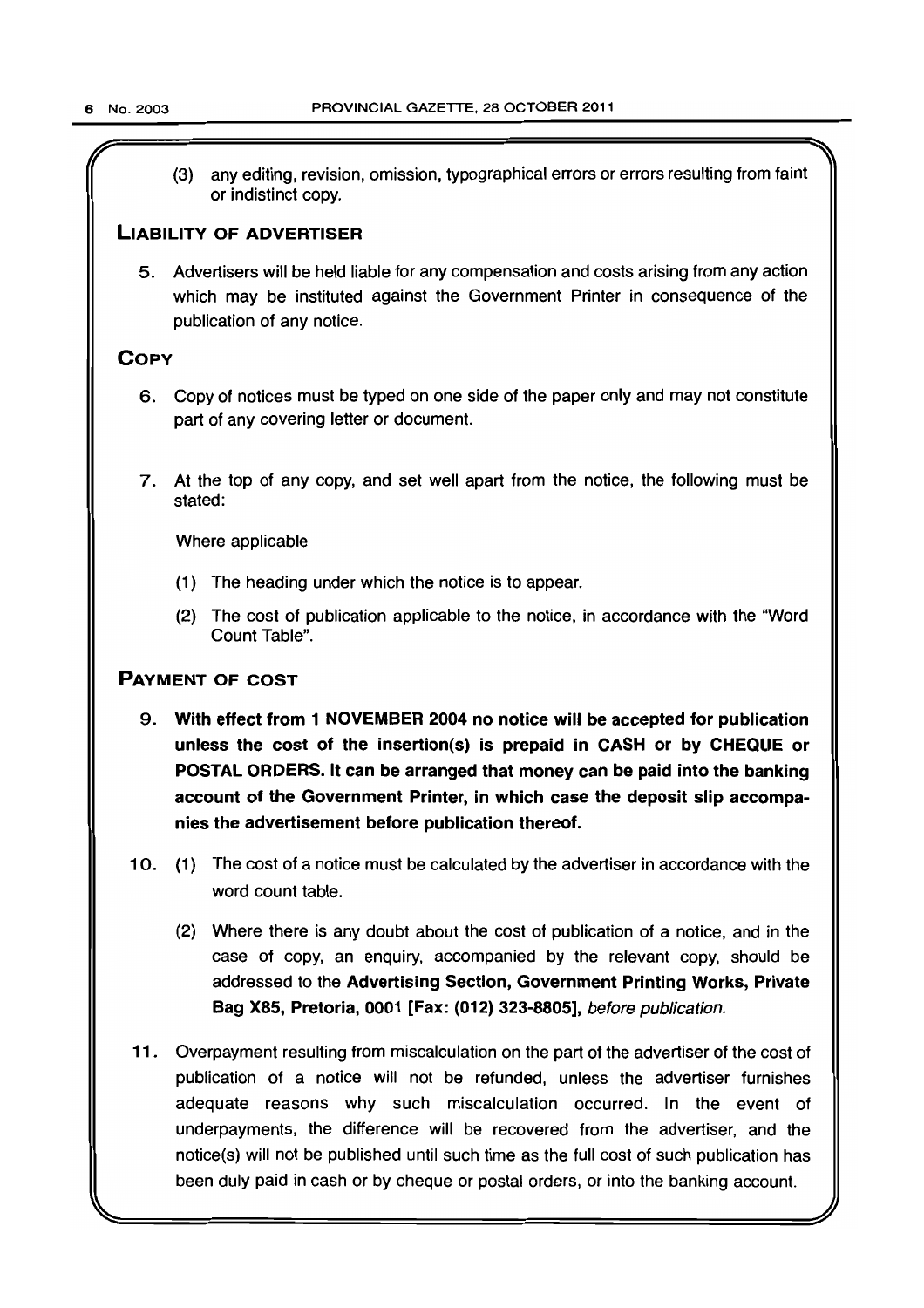- 12. In the event of a notice being cancelled, a refund will be made only if no cost regarding the placing of the notice has been incurred by the Government Printing Works.
- 13. The Government Printer reserves the right to levy an additional charge in cases where notices, the cost of which has been calculated in accordance with the Word Count Table, are subsequently found to be excessively lengthy or to contain overmuch or complicated tabulation.

## PROOF OF PUBLICATION

14. Copies of the Limpopo Province Provincial Gazette which may be required as proof of publication, may be ordered from the Government Printer at the ruling price. The Government Printer will assume no liability for any failure to post such Limpopo Province Provincial Gazette(s) or for any delay in despatching it/them.

# **GOVERNMENT PRINTERS BANK ACCOUNT PARTICULARS**

Bank:

ABSA

BOSMAN STREET

Account No.: 4057114016

Branch code: 632005

Reference No.: 00000049

Fax No.: (012) 323 8805

## Enquiries:

| Mrs. L. Fourie    | Tel.: (012) 334-4686 |
|-------------------|----------------------|
| Mrs. H. Wolmarans | Tel.: (012) 334-4591 |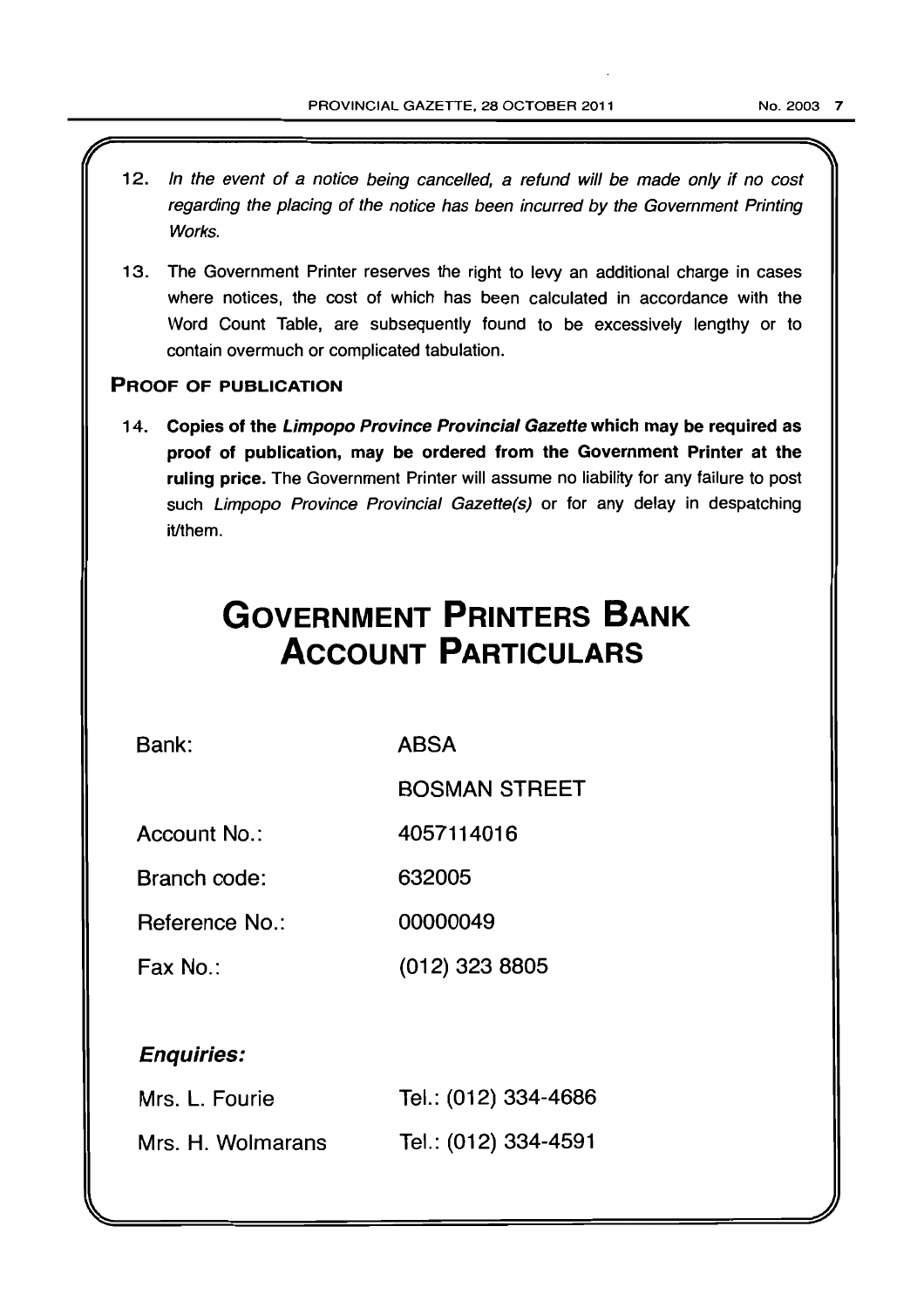# **GENERAL NOTICES • ALGEMENE KENNISGEWINGS**

## **GENERAL NOTICE 320 OF 2011**

#### NOTICE OF LAND DEVELOPMENT AREA APPLICATION

(REGULATION 21(10) OF THE DEVELOPMENT FACILITATION REGULATIONS IN TERMS OF THE DEVELOPMENT FACILITATION ACT, 1995}

Khosa Development Specialists Pty Limited, P O Box 727, Bendor 0713 on behalf of Bahlaloga Development Agency (the land development applicant) has lodged an application for the establishment of a Land Development Area in terms of the Development Facilitation Act 1995 (ACT 67 OF 1995). The application is for the development of a portion of the Farm Vaalwater 629 LS and will consist of the following:

- )l> Single Residential Use: 155 Erven of 13.12 ha (28.51%).
- $\triangleright$  Residential 2: 3 Erven of 4.22 ha (9.17%).
- };> Residential 3: 3 Erven of 7.97 ha (17.03%).
- $\triangleright$  Business 1: 5 Erven of 11.01 ha (29.09%)
- $\triangleright$  Public Open Space: 2 Erven of 1.02 ha (2.20%).
- > Public Roads: ----.

The relevant plans documents and information are available for inspection at C/o Rabe & Landdros Mare Street, Polokwane and the Land Development Applicant for a period of 21 days from 21<sup>st</sup> of October 2011.

The application will be considered at a Tribunal Hearing to be held at .Honeymoon Lodge, Seshego (next to Seshego Police Station), on 2<sup>nd</sup> of February 2012 at 10:00, and the Pre-Hearing Conference will be held at the same venue on 12 January 2012 at 10:00.

Any person having an interest in the application should please note:

- 1. You may within a period of 21 (twenty one) Days from the date of the first publication of this notice, provide the Land Development Applicant with your written objections or representations. Any person who intends appearing at the Tribunal Hearing must attend the Pre-Hearing Conference either personally or through his/her duly authorised representative; or
- 2. If your comments constitute an objection to any aspect of the Land Development Application, you must appear in person or through a duly authorised representative before the Tribunal at the Pre-Hearing Conference.

Any written objection or representation must be delivered to the Land Development Applicant at his or her address set out below within the said period of 21 Days, and you may contact the Designated Officer if you have any queries on Tel 015 284 5000. Fax 015 295 8170 or Email: netshitomboniht@limdlgh.gov.za Contact: Mr. Khosa J.D, POBox 727 Bendor 0713, Tel: 015-297 5433, Cen: 0834902005, Fax: 086 600 7119 Email: infomadc@telkomsa.net or Mavona.jd@gmail.com.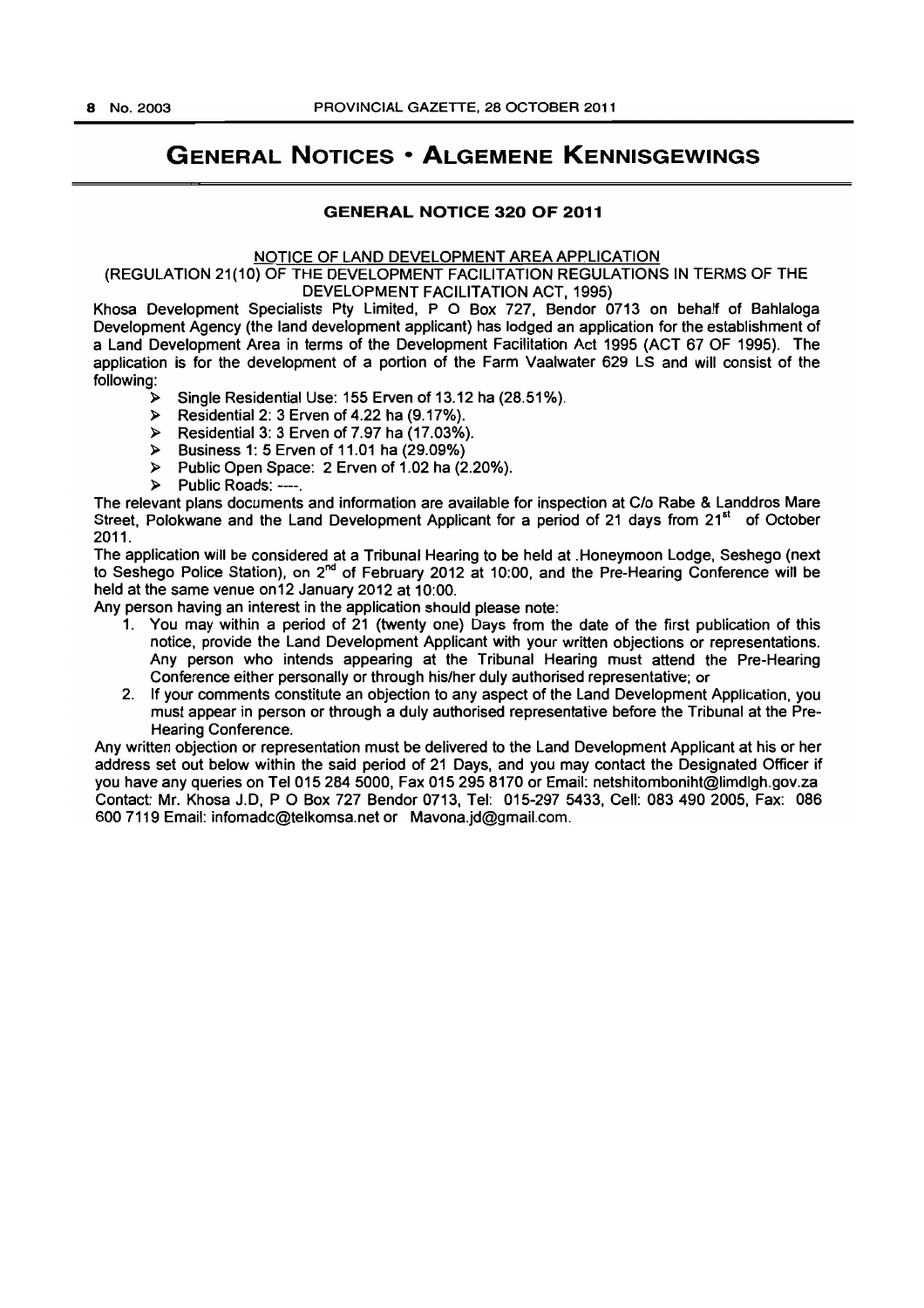## **GENERAL NOTICE 320 OF 2011**

## TSEBISO YA KGOPELO YA TLHABOLLO YA NAGA (MOLAWANA WA 21(10) WA DEVELOPMENT FACILITATION REGULATIONS GO YA KA DEVELOPMENT FACILITATION ACT, 1995)

Khosa Development Specialists (Pty) Limited • Bendor, 0713 legatong la Bahlaloga Development Agency (Bahlabolli ba naga) e loketŝe kgopelo ya go thoma tlhabollo ya naga go ya ka molawana wa Development facilitation Act. 1995 (Act 67 of 1995). Kgopelo ke ya go hlabolla karolo ya polasa ya Vaalwater 629 LS yeo e tlago akaretsa tseo di latelago:

- Single Residential Use: 155 Erven of 13.12 Ha (28.51%)
- Residential 2: 3 Erven of 4.22 Ha (9.17%)
- Residential 3: 3 Erven of 7.97 Ha (17.03%)
- Business 1: 5 Erven of 11.01 Ha (29.09%)
- Public Roads: ----

Dipolane. ditokomane Ie tshedimuso ya maleba e hwet§agala go lekolwa kua C/O Rabe & Landdros Mare Streets, Polokwane Ie go Mohlabolli lebakeng la matsatsi a masomepeditee (21) go tioga ka di 21 Oktoboro 2011.

Kgopelo ye e tlo lekolwa go Tribunal Hearing yeo e tlago swarelwa Honeymoon Lodge. Seshego (Kgauswi Ie selisi sa Maphodisa sa Seshego). ka di 02 Febereware 2012 ka 10hOO, mola kopano ya Pre-Hearing yona e tla swarelwa lefelong lona Ie ka di 12 Janeware 2012. Motho mang Ie mang yoo a nago le kgahlego mo kgopelong ye, o swanetse go hlokomela tse:

- 1. 0 swanelwa gore matsatsing a lesomepeditee (21) go tioga letsatsing la kgatiso ya tsebiŝo ye, a fe Bahlabolli ba naga dingongorego tŝeo di ngwadilwego goba baemedi. Motho mang Ie mang yoo a nyakago go tswelela go Tribunal Hearing 0 swanelwa ke go ba gona go kopano ya Pre-Hearing ka sebele goba ka moemedi yoo a dumeletswego; goba.
- 2. Ge dikgopolo di na Ie kganetso go kgopelo ya tlhabollo ye, 0 swanelwa go tswelela ka sebele goba ka moemedi yoo a dumelet§wego pele ga Tribunal go kopano ya Pre-Hearing.

Kganetso ye ngwe Ie ye ngwe ye e ngwadilwego goba kemedi e swanelwa go tliswa go Bohlabolli atereseng ya gagwe yeo e tswelelago ka fasana pele ga matsatsi ao a boletswego a masomepeditee (21), Ie gona 0 ka ikgokaganya Ie Motho yo a somago ka dikgopelo ge 0 na Ie dipotsiso go Mogala: 015 284 5000, Fax: 015 295 8170 goba emailing: netshitomboniht@limdlgh.gov.za .

o ka ikgokaganya Ie Mna. Khosa JD, PO Box 727, Bendor Park, 0713, Mogala: 0152975433, Mogala wa letheka: 083 490 2005, Fax: 086 600 7119 goba emailing: infomadc@telkomsa.net I Mavona.jd@gmail.com .

 $21 - 28$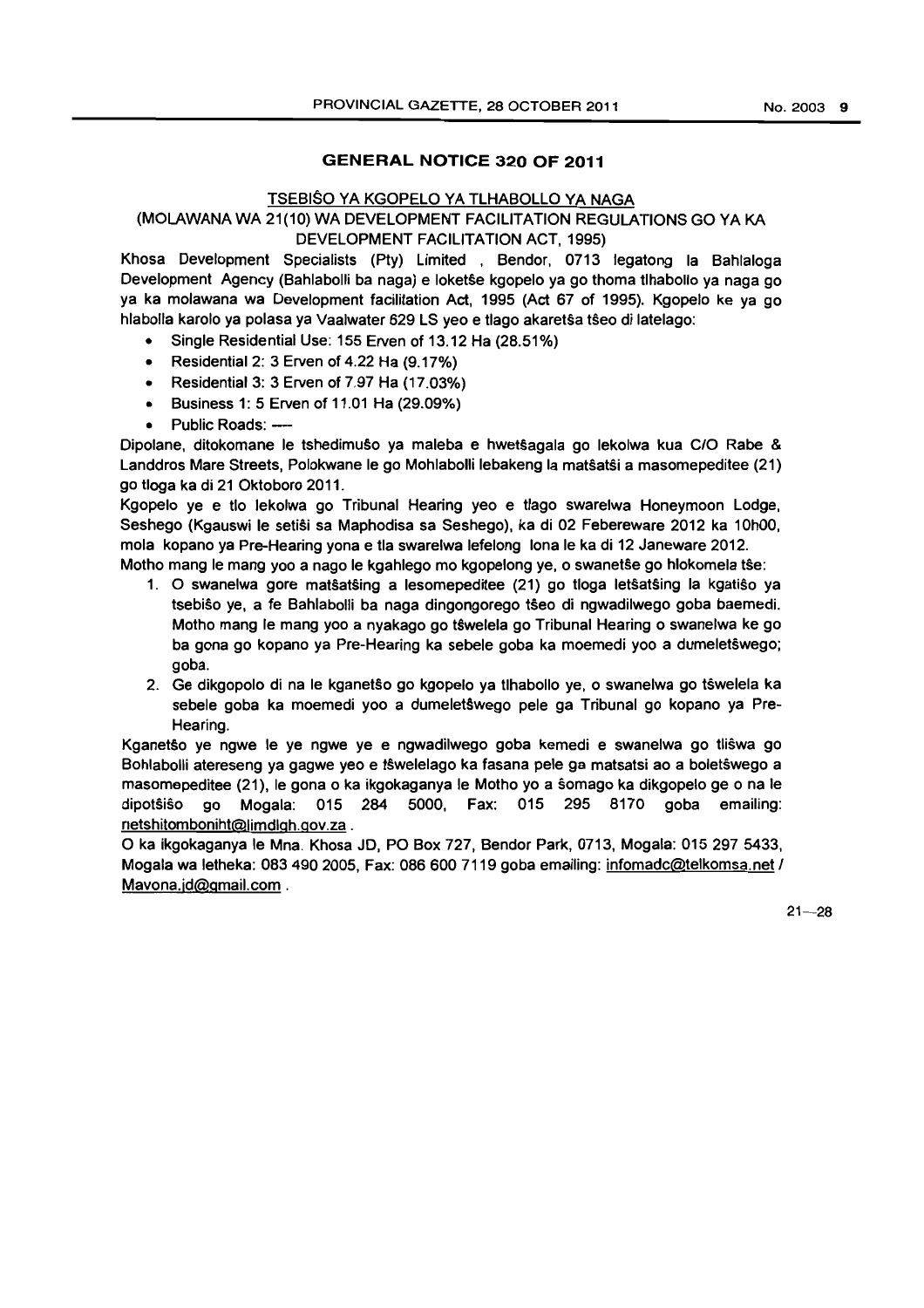#### GENERAL NOTICE 321 OF 2011

#### NOTICE OF APPLICATION FOR ESTABLISHMENT OF A TOWNSHIP

The Mogalakwana Local Municipality hereby gives notice in terms of section 96 (3) read with section 69 (6) (a) of the Townplanning and Townships Ordinance, 1986 (Ordinance 15 of 1986), that application to establish the township referred to in the Annexure hereto, has been received by it.

Particulars of the application will lie for inspection during normal office hours at the office of the Manager: Development Planning, Technical Services Department, Civic Centre, 54 Retief Street, Mokopane, 0600, for a period of 28 days from 21 October 2011.

Objections to or representations in respect of the application must be lodged with or made in writing and in duplicate to the Manager: Development Planning, at the above-mentioned address within a period of 28 days from 21 October 2011.

#### ANNEXURE

#### Name of township: Ga Puka Extension 1.

Full name of applicant: C-Plan Development Consultants Town and Regional Planners.

Number of erven in proposed township: "Residential"=500; "Public Open Space"=5.

Description of land on which the township is to be established: Part of the remaining extent of the Farm Rooibokfontein No. 821 LR.

Location of proposed township: Approximately 4 kilometres north of the N11 National Road to Groblersbrug along an unmarked road and adjoining existing Ga Puka Township to the north.

## **•**  ALGEMENE KENNISGEWING 321 VAN 2011

#### KENNISGEWING VAN AANSOEK OM STIGTING VAN 'N DORP

Die Mogalakwana Munisipale Raad, gee hiermee ingevolge artikel 96 (3) gelees met artikel 69 (6) (a) van die Ordonnansie op Dorpsbeplanning en Dorpe, 1986 (Ordonnansie 15 van 1986), kennis dat 'n aansoek om die dorp in die Bylae hierby genoem, te stig, deur hom ontvang is.

Besonderhede van die aansoek lê ter insae gedurende gewone kantoorure by die Bestuurder, Ontwikkelingsbeplanning, Tegniese Dienstedepartement, Burgersentrum, Retiefstraat 54, Mokopane, 0600, vir 'n tydperk van 28 dae vanaf 21 Oktober 2011.

Besware teen of vertoë ten opsigte van die aansoek moet binne 'n tydperk van 28 dae vanaf 21 Oktober 2011 skriftelik en in tweevoud by of tot die Bestuurder: Ontwikkelingsbeplanning by bovermelde adres ingedien of gerig word.

#### BYLAE

Naam van dorp: Ga Puka Uitbreiding 1.

Volle naam van aansoeker: C-Plan Development Consultants Stadsbeplanners.

Aantal erwe in voorgestelde dorp: "Residensieel"=500; "Opehbare Oop Ruimte"=5.

Beskrywing van die grond waarop die dorp gestig staan te word: Gedeelte van die Restant van die plaas Rooibokfontein No. 821-LA.

Ligging van voorgestelde dorp: Ongeveer 4 kilometers noord van die N11 Nasionale Pad na Groblersbrug langs 'n ongemerkte pad en grens direk noord aan die bestaande Ga Puka Dorp.

21-28

#### GENERAL NOTICE 322 OF 2011

#### TZANEEN AMENDMENT SCHEME 247

We, Jacques du Toit & Associates, Town and Regional Planners, being the authorized agent of the owner of the property mentioned below, hereby give notice in terms of section 56 (1) (b) (i) of the Town-planning and Townships Ordinance, 1986 (Ordinance 15 of 1986), that we have applied to the Greater Tzaneen Municipality for the amendment of the Tzaneen Town-planning Scheme, 2000, by the rezoning of the property described below:

Portion 1 of Erf 418, Tzaneen Extension 4 situated at No. 8 Second Avenue opposite the Van Velden Hospital from "Business 4" to "Business 1".

Particulars of the application will lie for inspection during normal office hours at the office of the Municipal Manager, Civic Centre, Agatha Street, Tzaneen, for the period of 28 days from 21 October 2011.

Objections to or representations in respect of the application must be lodged with or made in writing to the Municipal Manager at the above address or at PO Box 24, Tzaneen, 0850, within a period of 28 days from 21 October 2011.

Address of agent: Jacques du Toit & Associates, PO Box 754, Tzaneen, 0850.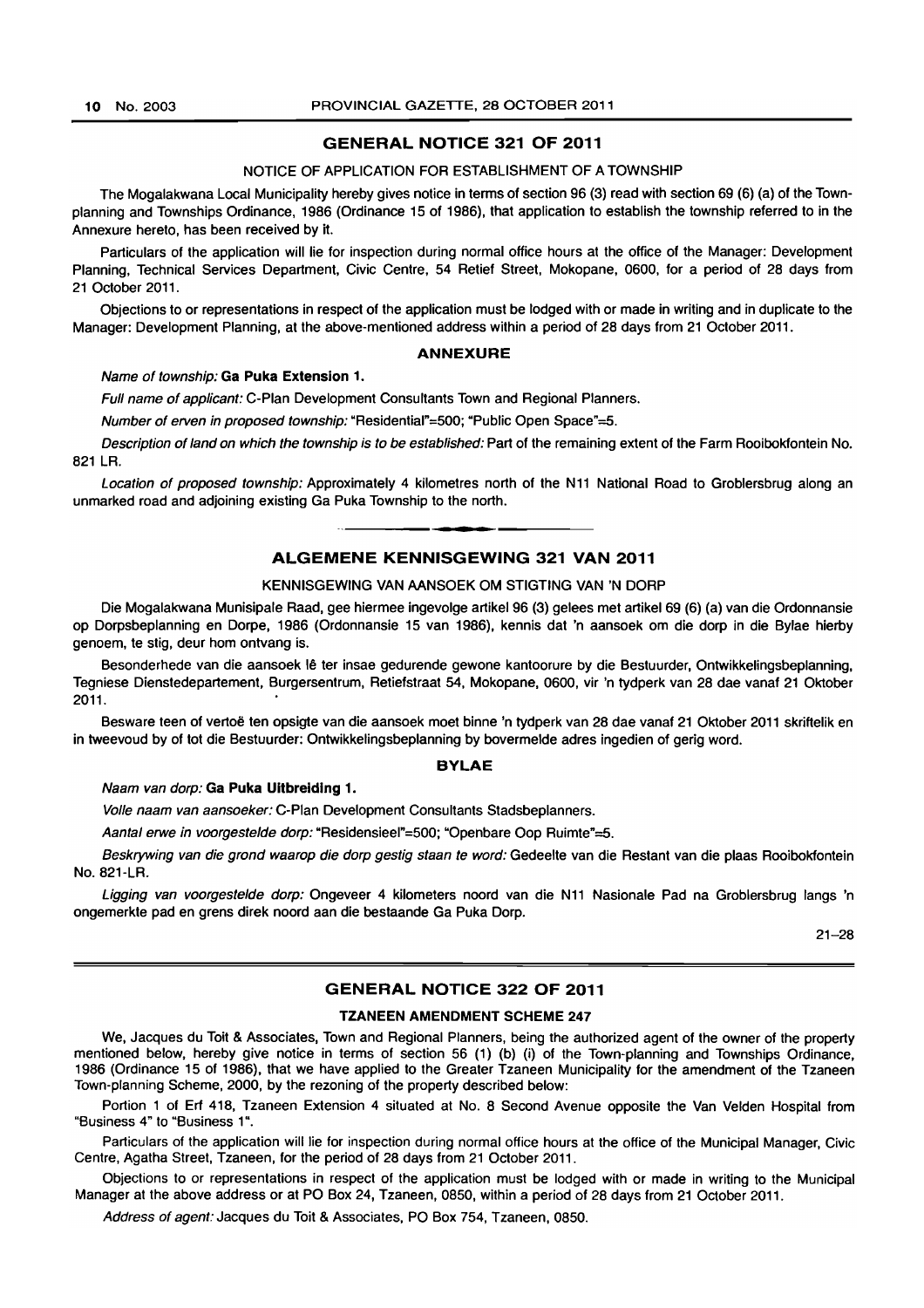#### ALGEMENE KENNISGEWING 322 VAN 2011

#### TZANEEN-WYSIGINGSKEMA 247

Ons, Jacques du Toit & Medewerkers, Stads- en Streekbeplannners, synde die gemagtigde agent van die eienaar van die eiendom hieronder genoem, gee hiermee ingevolge artikel 56 (1) (b) (i) van die Ordonnansie op Dorpsbeplanning en Dorpe, 1986 (Ordonnansie 15 van 1986), kennis dat ons by die Groter Tzaneen Munisipaliteit aansoek gedoen het om die wysiging van die Tzaneen-dorpsbeplanningskema, 2000, deur die hersonering van die eiendom hieronder beskryf:

Gedeelte 1 van Erf 418, Tzaneen Uitbreiding 4, geleë te Tweedelaan 8, oorkant die Van Velden Hospitaal, van "Besigheid 4" na "Besigheid 1".

Besonderhede van die aansoek lê ter insae gedurende gewone kantoorure by die kantoor van die Munisipale Bestuurder, Burgersentrum, Agathastraat, Tzaneen, vir 'n tydperk van 28 dae vanaf 21 Oktober 2011.

Besware teen of vertoe ten opsigte van die aansoek moet binne 'n tydperk van 28 dae vanaf 21 Oktober 2011 skriftelik by of tot die Munisipale Bestuurder by bovermelde adres of by Posbus 24, Tzaneen, 0850, ingedien of gerig word.

Adres van agent: Jacques du Toit & Medewerkers, Posbus 754, Tzaneen, 0850.

21-28

## GENERAL NOTICE 323 OF 2011

#### TZANEEN AMENDMENT SCHEME 250

NOTICE OF APPLICATION FOR AMENDMENT OF A TOWN-PLANNING SCHEME IN TERMS OF SECTION 56 (1) (b) (i) OF THE TOWN-PLANNING AND TOWNSHIPS ORDINANCE, 1986 (ORDINANCE 15 OF 1986)

We, Kobus Winterbach and/or Willem Johannes Jacobsz, being the authorised agents of the registered owner of Erf 405, Tzaneen Extension 4 (known as Deward Pretorius), hereby give notice in terms of section 56 (1) (b) (i), of the Town-planning and Townships Ordinance, 1986 (Ordinance 15 of 1986), that we have applied to the Greater Tzaneen Municipality for the amendment of the town-planning scheme known as Tzaneen Town-planning Scheme, 2000, by the rezoning of the property described above, situated in 17 Third Avenue, Tzaneen, from "Residential 1" with a density of "One dwelling per 500 m<sup>2</sup>" to "Special" for Tsonga Language Translation Offices and Residential Buildings subject to certain conditions.

Particulars of the application will lie for inspection during normal office hours at the office of the Municipal Manager, Civic Centre, Tzaneen, for a period of 28 days from 21 October 2011 (the date of the first publication of the notice).

Objections to or representations in respect of the application must be lodged with or made in writing to the Municipal Manager at the above address or at PO Box 24, Tzaneen, 0850, within a period of 28 days from 21 October 2011.

Address of authorised agent: Winterbach & Associates, P.O. Box 2071, Tzaneen, 0850. Tel No. (015) 307-1041. Ref No. K1036/W.

**• •** 

## ALGEMENE KENNISGEWING 323 VAN 2011

#### TZANEEN-WYSIGINGSKEMA 250

KENNISGEWING VAN AANSOEK OM WYSIGING VAN 'N DORPSBEPLANNINGSKEMA INGEVOLGE ARTIKEL 56 (1) (b) (i) VAN DIE ORDONNANSIE OP DORPSBEPLANNING EN DORPE, 1986 (ORDONNANSIE 15 VAN 1986)

Ons, Kobus Winterbach en/of Willem Johannes Jacobz, synde die gemagtigde agente van die geregistreerde eienaar van Erf 405, Tzaneen Uitbreiding 4 (bekend as Dewald Pretorius), gee hiermee ingevolge artikel 56 (1) (b) (i) van die Ordonnansie op Dorpsbeplanning en Dorpe, 1986 (Ordonnansie 15 van 1986), kennis dat ons by die Groter Tzaneen Munisipaliteit aansoek gedoen het om die wysiging van die dorpsbeplanningskema bekend as Tzaneen-dorpsbeplanningskema, 2000, deur die hersonering van die eiendom hierbo beskryf, geleë te Derdelaan 17, Tzaneen, vanaf "Residensieel 1" met 'n digtheid van "Een wooneenheid per 500 m<sup>2</sup> " na "Spesiaal" vir Tsonga Taal Vertalingskantore en Residensiële Geboue onderworpe aan sekere voorwaardes.

Besonderhede van die aansoek lê ter insae gedurende gewone kantoorure by die kantoor van die Munisipale Bestuurder, Burgersentrum, Tzaneen, vir 'n tydperk van 28 dae vanaf 21 Oktober 2011 (die datum van eerste publikasie van hierdie kennisgewing).

Besware teen of vertoe ten opsigte van die aansoek moet binne 'n tydperk van 28 dae vanaf 21 Oktober 2011 skriftelik by of tot die Munisipale Bestuurder by bovermelde adres of by Posbus 24, Tzaneen, 0850, ingedien of gerig word.

Adres van gemagtigde agent: Winterbach & Assosiate, Posbus 2071, Tzaneen, 0850. Tel. No. (015) 307-1041. Verw. No. K1036/W.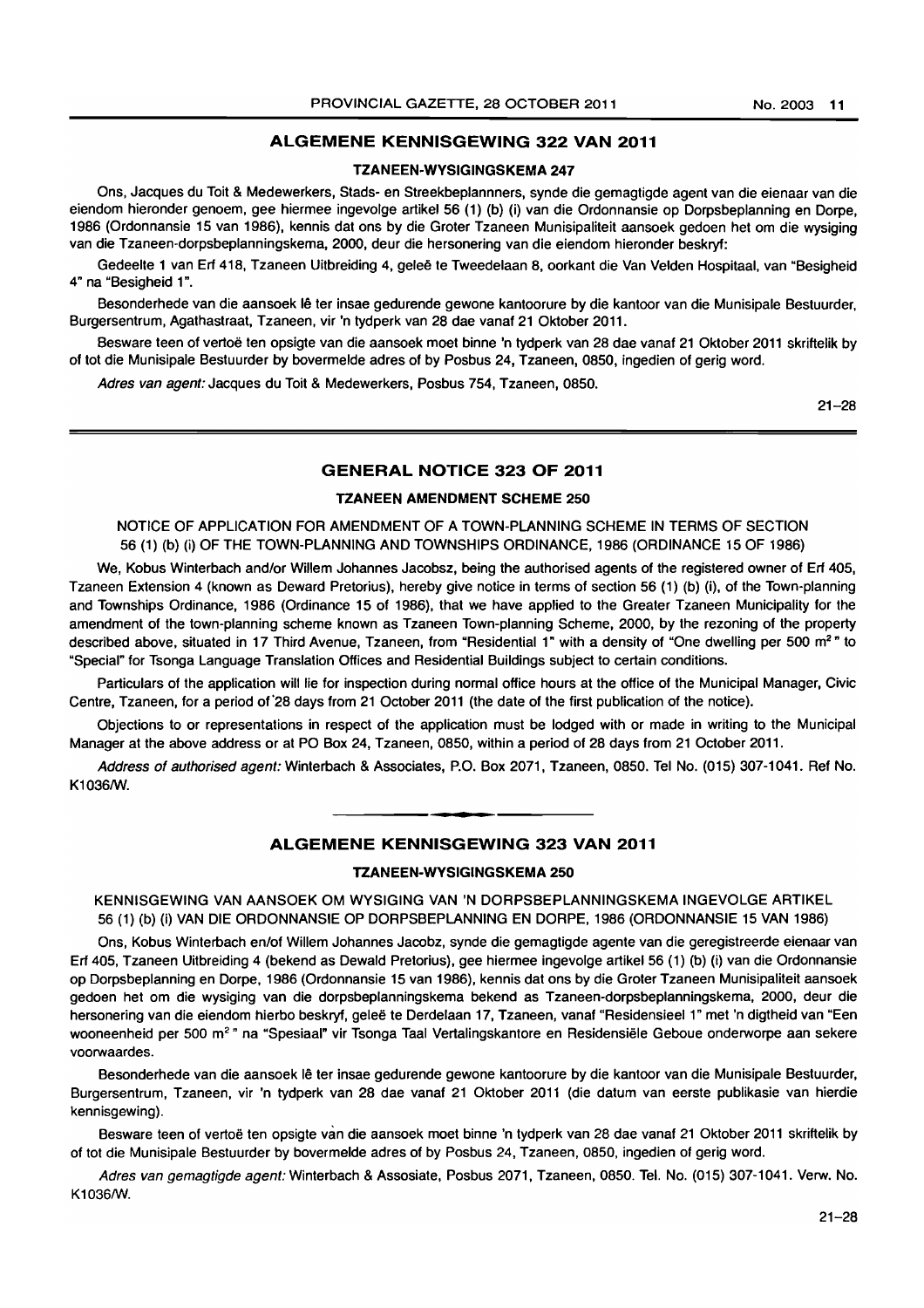## GENERAL NOTICE 324 OF 2011

#### MESSINA AMENDMENT SCHEME 169

#### NOTICE OF APPLICATION FOR THE AMENDMENT OF THE TOWN-PLANNING SCHEME IN TERMS OF SECTION 56 OF THE TOWN PLANNING AND TOWNSHIPS ORDINANCE, 1986 (ORDINANCE 15 OF 1986)

I, Pierre Dante Moelich, of the firm Plankonsult Incorporated, being the authorised agent of the owner hereby give notice in terms of section 56 of Town-planning and Townships Ordinance, 1986 (Ordinance 15 of 1986), that I have applied to the Musina Local Municipality for the amendment of the town-planning scheme known as the Messina Town-planning Scheme, 1983, by the rezoning of Erf 60S, Messina Extension 1 from "Residential 1" to "Business 1".

Particulars of the application will lie for inspection during normal office hours at the office of the Municipal Manager: Civic Centre, Murphy Street, Musina, for a period of 28 days from 21 October 2011.

Objections to or representations in respect of the application must be lodged with or made in writing to the Municipal Manager at the above address or at Private Bag X611, Musina, 0900, within a period of 28 days from 21 October 2011.

Address of agent: Plankonsult Incorporated, P.O. Box 72729, Lynnwood Ridge, 0040. Tel No. (012) 993-5848. Fax: (012) 993-1292. E-mail: a-ms@plankonsult.co.za

Dates of publication: 21 October 2011 and 28 October 2011

#### ALGEMENE KENNISGEWING 324 VAN 2011

• **• I** 

#### MESSINA-WYSIGINGSKEMA 169

KENNISGEWING VAN AANSOEK OM WYSIGING VAN DORPSBEPLANNINGSKEMA INGEVOLGE ARTIKEL 56 VAN DIE ORDONNANSIE OP DORPSBEPLANNING EN DORPE, 1986 (ORDONNANSIE 15 VAN 1986)

I, Pierre Dante Moelich, van die firma Plankonsult Ingelyf, synde die gemagtigde agent van die eienaar gee hiermee ingevolge artikel 56 van die Ordonnansie op Dorpsbeplanning en Dorpe, 1986 (Ordonnansie 15 van 1986), kennis dat ek by die Musina Plaaslike Munisipaliteit aansoek gedoen het om die wysiging van die dorpsbeplanningskema bekend as Messinadorpsbeplanningskema, 1983, deur die hersonering van Erf 605, Messina Uitbreiding 1 vanaf "Residensieel 1" na "Besigheid 1".

Besonderhede van die aansoek lê ter insae gedurende gewone kantoorure by die kantoor van die Munisipale Bestuurder, Burgersentrum, Murphystraat, Musina, vir 'n tydperk van 28 dae vanaf 21 Oktober 2011.

Besware teen of vertoë ten opsigte van die aansoek moet binne 'n tydperk van 28 dae vanaf 21 Oktober 2011 skriftelik by of tot die Munisipale Bestuurder by bovermelde adres of by Privaatsak X611, Musina, 0090, ingedien of gerig word.

Adres van agent: Plankonsult Ingelyf, Posbus 72729, Lynnwoodrif, 0040. Tel: (012) 993-5848. Fax: (012) 993-1292. E-pos: a-ms@plankonsult.co.za

Datums van publikasie: 21 Oktober 2011 en 28 Oktober 2011.

21-28

#### GENERAL NOTICE 325 OF 2011

#### MESSINA AMENDMENT SCHEME 170

#### NOTICE OF APPLICATION FOR THE AMENDMENT OF THE TOWN-PLANNING SCHEME IN TERMS OF SECTION 56 OF THE TOWN-PLANNING AND TOWNSHIPS ORDINANCE, 1986 (ORDINANCE 15 OF 1986)

I, Pierre Dante Moetich, of the firm Plankonsult Incorporated, being the authorised agent of the owner hereby give notice in terms of section 56 of the Town-planning and Townships Ordinance, 1986 (Ord. 15 of 1986), that I have applied to the Musina Local Municipality for the amendment of the town-planning scheme known as the Messina Town-planning Scheme, 1983, by the rezoning of Portions 6, 7 and 8 of the farm Uitenpas 2-MT. from "Undetermined" to "Industrial 3".

Particulars of the application will lie for inspection during normal office hours at the office of the Municipal Manager: Civic Centre, Murphy Street, Musina, for a period of 28 days from 21 October 2011.

Objections to or representations in respect of the application must be lodged with or made in writing to the Municipal Manager at the above address or at Private Bag X611, Musina, 0900, within a period of 28 days from 21 October 2011.

Address of agent: Plankonsult Incorporated, P.O. Box 72729, Lynnwood Ridge, 0040. Tel: (012) 993-5848. Fax: (012) 993-1292. E-mail: a-ms@plankonsult.co.za

Dates of publication: 21 October 2011 and 28 October 2011.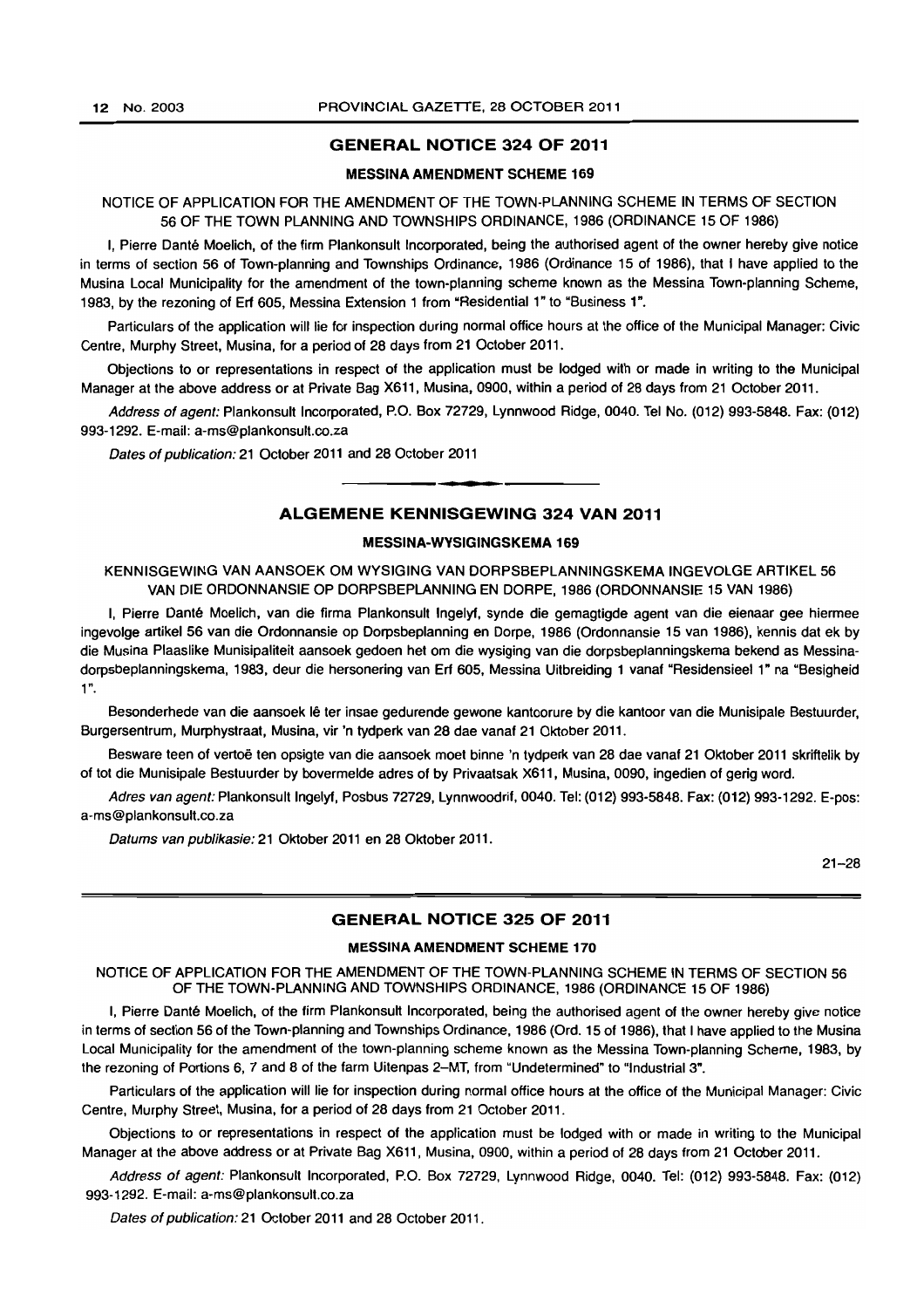## ALGEMENE KENNISGEWING 325 VAN 2011

#### MESSINA-WYSIGINGSKEMA 170

KENNISGEWING VAN AANSOEK OM WYSIGING VAN DORPSBEPLANNINGSKEMA INGEVOLGE ARTIKEL 56 VAN DIE ORDONNANSIE OP DORPSBEPLANNING EN DORPE. 1986 (ORDONNANSIE 15 VAN 1986)

Ek, Pierre Dante Moelich, van die firma Plankonsult Ingelyf, synde die gemagtigde agent van die eienaar gee hiermee ingevolge artikel 56 van die Ordonnansie op Dorpsbeplanning en Dorpe, 1986 (Ord. 15 van 1986), kennis dat ek by die Musina Plaaslike Munisipaliteit aansoek gedoen het om die wysiging van die dorpsbeplanningskema bekend as Messinadorpsbeplanningskema, 1983. deur die hersonering van Gedeeltes 6, 7 en 8 van die plaas Uitenpas 2-MT, vanaf "Onbepaald" na "Nywerheid 3".

Besonderhede van die aansoek lê ter insae gedurende gewone kantoorure by die kantoor van die Munisipale Bestuurder, Burgersentrum, Murphystraat, Musina, vir 'n tydperk van 28 dae vanaf 21 Oktober 2011.

Besware teen of vertoë ten opsigte van die aansoek moet binne 'n tydperk van 28 dae vanaf 21 Oktober 2011 skriftelik by of tot die Munisipale Bestuurder by bovermelde adres of by Privaatsak X611, Musina, 0090, ingedien of gerig word.

Adres van agent: Plankonsult Ingelyf, Posbus 72729, Lynnwoodrif, 0040. Tel: (012) 993-5848. Fax: (012) 993-1292. E-pos: a-ms@plankonsult.co.za

Datums van publikasie: 21 Oktober 2011 en 28 Oktober 2011.

21-28

## GENERAL NOTICE 326 OF 2011

## MESSINA AMENDMENT SCHEME 192

NOTICE OF APPLICATION FOR THE AMENDMENT OF THE TOWN-PLANNING SCHEME IN TERMS OF SECTION 56 OF THE TOWN-PLANNING AND TOWNSHIPS ORDINANCE, 1986 (ORDINANCE 15 OF 1986)

I, Pierre Dante Moelich, of the firm Plankonsult Incorporated, being the authorised agent of the owner hereby give notice in terms of section 56 of the Town-planning and Townships Ordinance, 1986 (Ord. 15 of 1986), that I have applied to the Musina Local Municipality for the amendment of the town-planning scheme known as the Messina Town-planning Scheme. 1983, by the rezoning of Erf 228, Messina, from "Residential 1" to "Business 1".

Particulars of the application will lie for inspection during normal office hours at the office of the Municipal Manager: Civic Centre, Murphy Street, Musina, for a period of 28 days from 21 October 2011.

Objections to or representations in respect of the application must be lodged with or made in writing to the Municipal Manager at the above address or at Private Bag X611, Musina, 0900, within a period of 28 days from 21 October 2011.

Address of agent: Plankonsult Incorporated, P.O. Box 72729, Lynnwood Ridge. 0040. Tel: (012) 993-5848. Fax: (012) 993-1292. E-mail: a-ms@plankonsult.co.za

Dates of publication: 21 October 2011 and 28 October 2011.

#### ALGEMENE KENNISGEWING 326 VAN 2011

**. -**

#### MESSINA-WYSIGINGSKEMA 192

KENNISGEWING VAN AANSOEK OM WYSIGING VAN DORPSBEPLANNINGSKEMA INGEVOLGE ARTIKEL 56 VAN DIE ORDONNANSIE OP DORPSBEPLANNING EN DORPE, 1986 (ORDONNANSIE 15 VAN 1986)

Ek, Pierre Dante Moelich, van die firma Plankonsult Ingelyf, synde die gemagtigde agent van die eienaar gee hiermee ingevolge artikel 56 van die Ordonnansie op Dorpsbeplanning en Dorpe, 1986 (Ord. 15 van 1986), kennis dat ek by die Musina Plaaslike Munisipaliteit aansoek gedoen het om die wysiging van die dorpsbeplanningskema bekend as Messinadorpsbeplanningskema, 1983, deur die hersonering van Erf 228, Messina, vanaf "Residensieel 1" na "Besigheid 1".

Besonderhede van die aansoek lê ter insae gedurende gewone kantoorure by die kantoor van die Munisipale Bestuurder, Burgersentrum. Murphyslraat. Musina, vir 'n tydperk van 28 dae vanaf 21 Oktober 2011.

Besware teen of vertoë ten opsigte van die aansoek moet binne 'n tydperk van 28 dae vanaf 21 Oktober 2011 skriftelik by of tot die Munisipale Bestuurder by bovermelde adres of by Privaatsak X611, Musina, 0090, ingedien of gerig word.

Adres van agent: Plankonsult Ingelyf. Posbus 72729, Lynnwoodrif. 0040. Tel: (012) 993-5848. Fax: (012) 993-1292. E-pos: a-ms@plankonsult.co.za

Datums van publikasie: 21 Oktober 2011 en 28 Oktober 2011.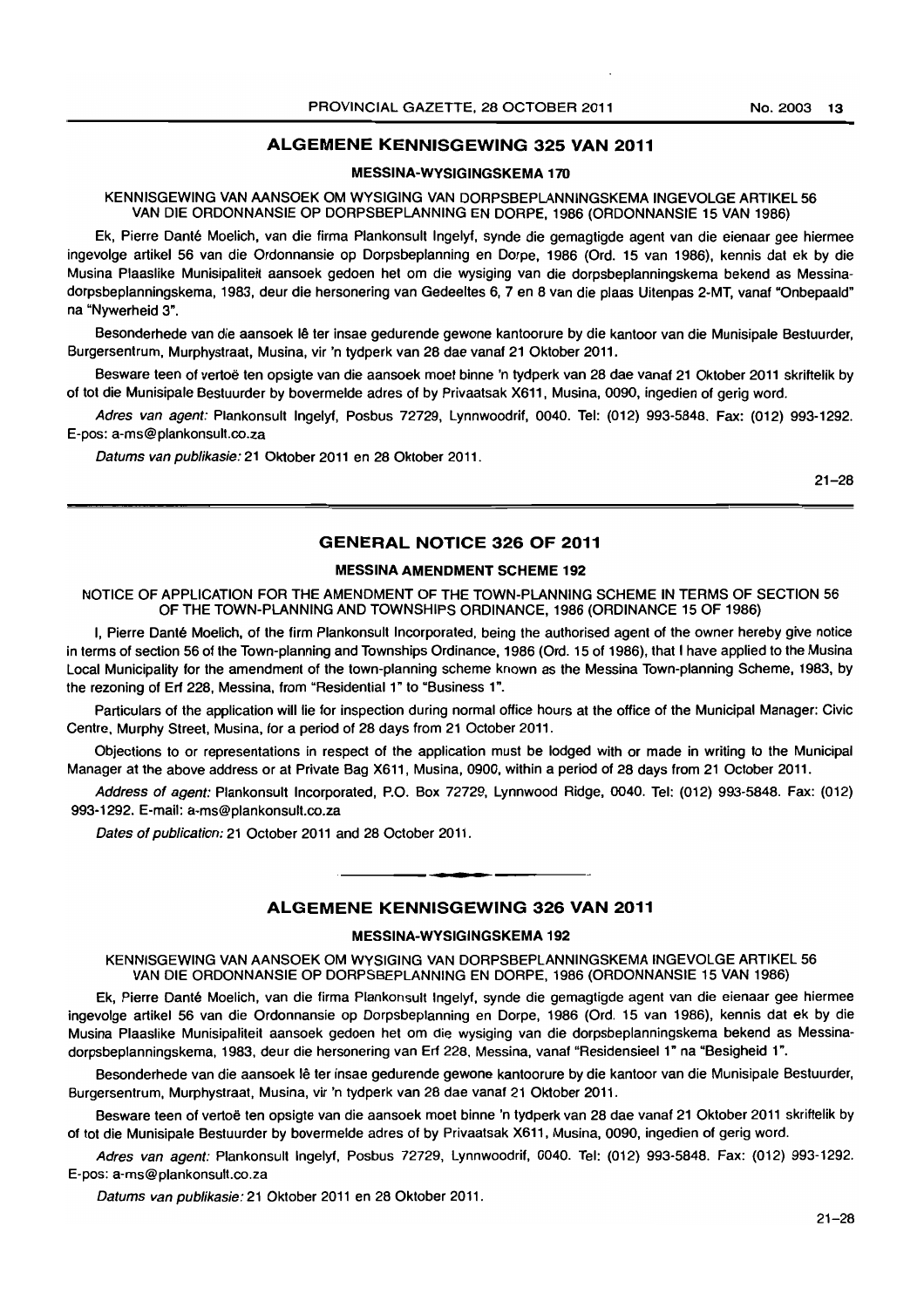### GENERAL NOTICE 327 OF 2011

#### MESSINA AMENDMENT SCHEME 193

#### NOTICE OF APPLICATION FOR THE AMENDMENT OF THE TOWN-PLANNING SCHEME IN TERMS OF SECTION 56 OF THE TOWN-PLANNING AND TOWNSHIPS ORDINANCE, 1986 (ORDINANCE 15 OF 1986)

I, Pierre Dante Moelich, of the firm Plankonsult Incorporated. being the authorised agent of the owner hereby give notice in terms of section 56 of the Town-planning and Townships Ordinance, 1986 (Ord. 15 of 1986), that I have applied to the Musina Local Municipality for the amendment of the town-planning scheme known as the Messina Town-planning Scheme, 1983, by the rezoning of Erven 19, 20 and 28, Musina, from "Industrial 3" to "Special" for the purposes of a hotel, places of refreshment, conference facilities, entertainment facilities, dwelling units and or any facility which is related and or subservient to the main use.

Particulars of the application wilt lie for inspection during normal office hours at the office of the Municipal Manager: Civic Centre, Murphy Street, Musina, for a period of 28 days from 21 October 2011.

Objections to or representations in respect of the application must be lodged with or made in writing to the Municipal Manager at the above address or at Private Bag X611, Musina, 0900, within a period of 28 days from 21 October 2011.

Address of agent: Plankonsult Incorporated, P.O. Box 72729, Lynnwood Ridge, 0040. Tel: (012) 993-5848. Fax: (012) 993-1292. E-mail: a-ms@plankonsult.co.za

Dates of publication: 21 October 2011 and 28 October 2011.

#### ALGEMENE KENNISGEWING 327 VAN 2011

**•** 

#### MESSINA-WYSIGINGSKEMA 193

KENNISGEWING VAN AANSOEK OM WYSIGING VAN DORPSBEPLANNINGSKEMA INGEVOLGE ARTIKEL 56 VAN DIE ORDONNANSIE OP DORPSBEPLANNING EN DORPE, 1986 (ORDONNANSIE 15 VAN 1986)

Ek, Pierre Dante Moelich, van die firma Plankonsult Ingelyf, synde die gemagtigde agent van die eienaar gee hiermee ingevolge artikel 56 van die Ordonnansie op Dorpsbeplanning en Dorpe. 1986 (Ord. 15 van 1986), kennis dal ek by die Musina Plaaslike Munisipaliteit aansoek gedoen het om die wysiging van die dorpsbeplanningskema bekend as Messinadorpsbeplanningskema, 1983, deur die hersonering van Erwe 19, 20 en 28, Musina, vanaf "Nywerheid 3" na "Spesiaal" vir die doeleindes van 'n hotel, verversingsplekke, konferensie fasiliteite, vermaaklikheidsfasiliteite, wooneenhede en of enige fasiliteite wat aanverwant en ondergeskik is aan die hoofgebruik.

Besonderhede van die aansoek Ie ter insae gedurende gewone kantoorure by die kantoor van die Munisipale Bestuurder, Burgersentrum. Murphystraat. Musina. vir 'n tydperk van 28 dae vanaf 21 Oktober 2011.

Besware teen of vertoë ten opsigte van die aansoek moet binne 'n tydperk van 28 dae vanaf 21 Oktober 2011 skriftelik by of tot die Munisipale Bestuurder by bovermelde adres of by Privaatsak X611. Musina. 0090. ingedien of gerig word.

Adres van agent: Plankonsult Ingelyf, Posbus 72729, Lynnwoodrif, 0040. Tel: (012) 993-5848. Fax: (012) 993-1292. E-pos: a-ms@plankonsult.co.za

Datums van publikasie: 21 Oktober 2011 en 28 Oktober 2011.

21-28

#### GENERAL NOTICE 328 OF 2011

#### MODIMOLLE LOCAL MUNICIPALITY

#### AMENDMENT SCHEME 245

I, Maema Nkokone Hendrick, being the authorised owner of Erf 2417 Ext 2. hereby give notice in terms of section 56 (1) (b) (i) of the Town-planning and Townships Ordinance, 1986 (Ordinance 15 of 1986), that I have applied to the Modimolle Local Municipality for the amendment of the town-planning scheme in operation. known as Modimolle Land Use Scheme. 2004, by the rezoning of the property described above, situated at Mabatlane, from Residential 1 to Business.

Particulars of the application will lie for inspection during normal office hours at the office of: The Divisional: Town Planning. Ground Floor. MOdimolle Municipal Building, Field Street, Modimolle. for a period of 28 days from 21 October 2011.

Objections to or representations in respect of the application must be lodged with or made in writing to the Divisional Manager: Town Planning, at the above address or at Private Bag X1008, Modimolle, 0510, within a period of 28 days from 21 October 2011.

Address of owner: 2417 Ext 2, Mabatlane. Telephone No. 082 268 4467.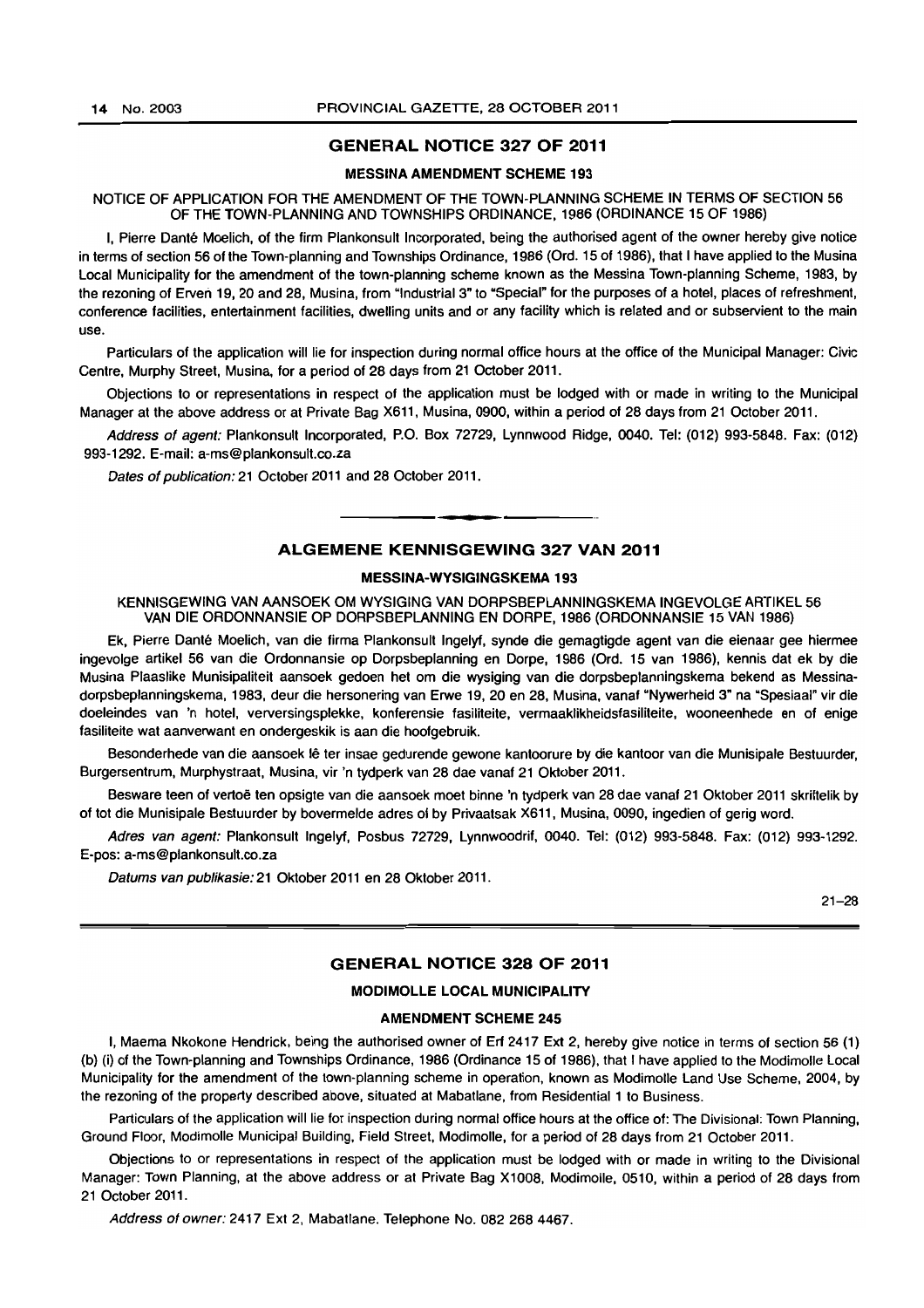#### ALGEMENE KENNISGEWING 328 VAN 2011

#### MODIMOLLE PLAASLIKE MUNISIPALITEIT

#### WYSIGINGSKEMA 245

Ek, Maema Nkokone Hendrick, synde die eienaar van Erf 2417 Ext 2, Mabatlane, gee hiermee ingevolge artikel56 (1) (b) (i) van die Ordonnansie op Dorpsbeplanning en Dorpe, 1986 (Ordonnansie 15 van 1986), kennis dat ek by die Modimolle Plaaslike Munisipaliteit aansoek gedoen het om die wysiging van die dorpsbeplanningskema in werking, bekend as Modimolle Grongebruikskema, 2004, deur die hersonering van die eiendom hierbo beskryf, gelee te Mabatlane, van Residential 1 tot Business.

Besonderhede van die aansoek lê ter insae gedurende gewone kantoorure by die kantoor van: Die Divisie Bestuurder, Dorpsbeplanning, Grondvloer, Modimolle Munisipale Gebou, Fieldstraat, Modimolle, vir 'n tydperk van 28 dae vanaf 21 Oktober 2011.

Besware teen of vertoë ten opsigte van die aansoek moet binne 'n tydperk van 28 dae vanaf 21 Oktober 2011, skriftelik by of tot die Divisie Bestuurder: Dorpsbeplanning, by bovermelde adres of by Privaatsak X1OO8, Modimolle, 0510, ingedien of gerig word.

Adres van eienaar: 2417 Ext 2, Mabatlane. Telefoonno. 082 268 4467.

21-28

#### GENERAL NOTICE 329 OF 2011

NOTICE OF APPLICATION FOR THE AMENDMENT OF THE BELA-BELA LAND USE SCHEME, 2008, IN TERMS OF SECTION 56 (1) (b) (i) OF THE TOWN-PLANNING AND TOWNSHIP ORDINANCE, 1996 (ORDINANCE 15 OF 1986)

I, George Nkuna, being the owner of the erf mentioned below, hereby give notice in terms of section 56 (1) (b) (i) of the Town-planning Ordinance, 1986 (Ordinance No. 15 of 1986), that we have applied to the Bela-Bela Municipality for the amendment of the Land Use Scheme, known as the Bela-Bela Land Use Scheme, 2008, by the rezoning of Erf 28, Moloto Street, Bela-Bela Township in Bela-Bela, from "Residential 1" to "Residential 3".

Particulars of the application will lie for inspection during normal office hours at the office of the Manager: Planning and Economic Development, Bela-Bela Municipality Offices, Chris Hani Drive, Bela-Bela, for a period of 28 days from 21 October 2011.

Objections to or representation in respect of the application must be lodged with or made in writing to the Municipal Manager at the above address, or Private Bag X1609, Bela-Bela, 0480, within a period of 28 days from 21 October 2011.

Address of applicant: 28 Moloto Street, Bela-Bela, 0480. 072 380 3066.

21-28

## GENERAL NOTICE 330 OF 2011

NOTICE IN TERMS OF THE REMOVAL OF RESTRICTIONS ACT, 1967 (ACT 84 OF 1967)

It is hereby notified that an application has been made in terms of section 3 (1) of the Removal of Restrictions Act, 1967 (Act 84 of 1967), by Ettienne Rossouw, being the authorized agent of the owner of Erf 185, Ellisras Extension 2, situated at the corner of Barend and Oberholzer Streets, Ellisras, for the removal of conditions B (k), (I) & (n) in Title Deed T089534/2003.

Particulars of the application will lie for inspections during normal office hours at the office of the Director: Department of Local Government and Housing, 28 Market Street, Polokwane, Limpopo, and the office of Ettienne Rossouw Attorneys, 5 Herman Street, Ellisras.

Objections to or representations in respect of the application must be lodged with or made in writing to the Director: Department of Local Government and Housing, at the above address or at Private Bag X9485, Polokwane, 0700, within a period of 30 days from 21 October 2011.

Address of authorized agent: Ettienne Rossouw Attorneys, PO Box 1579, Ellisras, 0555. Telephone Number: (014) 763-6886.

#### ALGEMENE KENNISGEWING 330 VAN 2011

• **• I** 

KENNISGEWING IN TERME DIE WET OP OPHEFFING VAN BEPERKINGS, 1967 (WET 84 VAN 1967)

Hiermee word bekendgemaak dat ingevolge die bepalings van artikel 3 (1) van die Wet op Opheffing van Beperkings, 1967 (Wet 84 van 1967), aansoek gedoen is deur Ettiene Rossouw, synde die gemagtigde agent van die eienaar van Erf 185, Ellisras Uitbreiding 2, geleë op die hoek van Barendstraat en Oberholzerstraat, Ellisras, vir die opheffing van voorwaardes B (k), (l) & (n) in titelakte T089534/2003.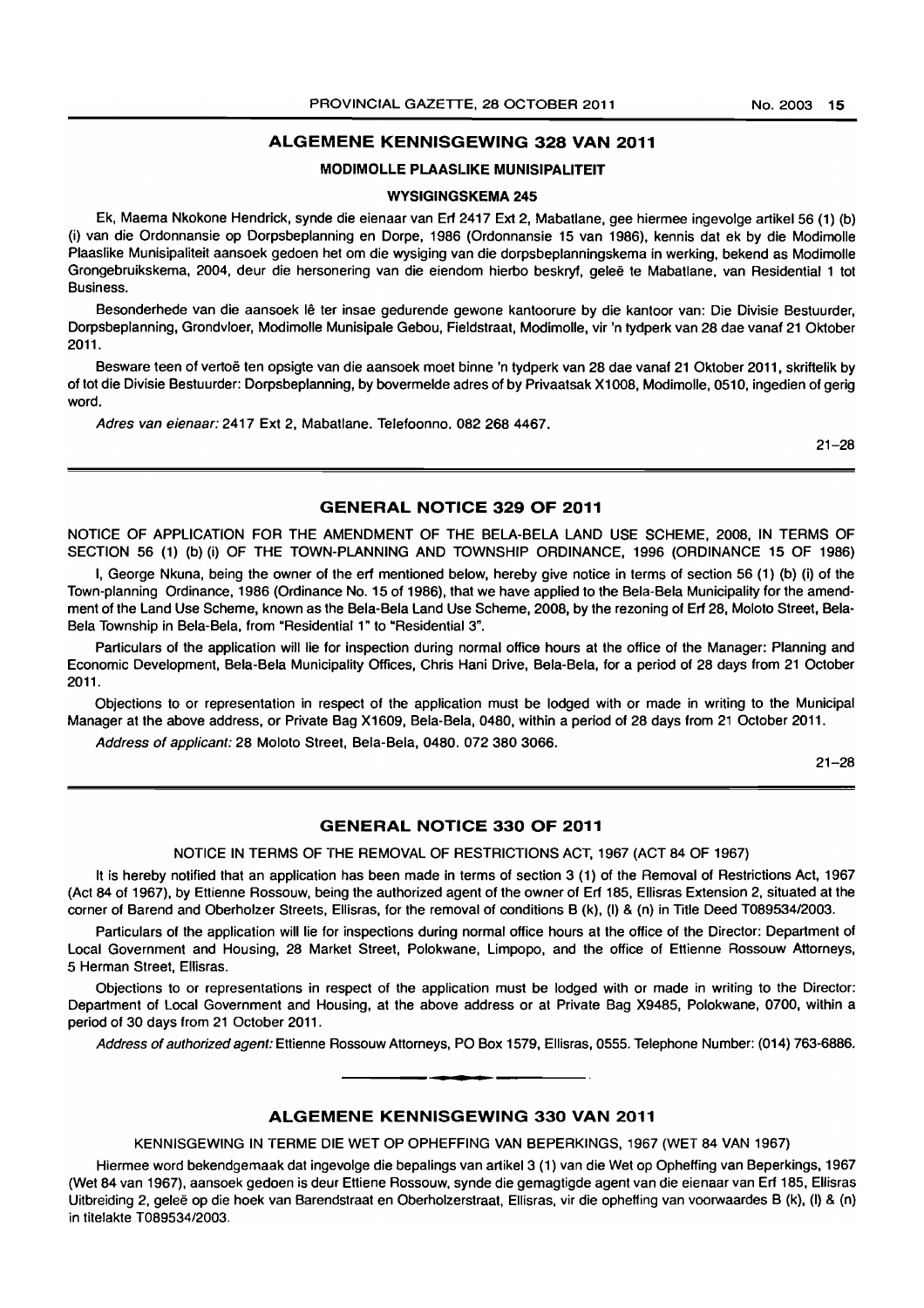Besonderhede van die aansoek lê ter insae gedurende gewone kantoorure by die kantoor van die Direkteur: Departement van Plaaslike Bestuur en Behuising, Markstraat 28, Polokwane, Limpopo, en by die kantoor van Ettiene Rossouw Prokureurs, Hermanstraat 5, Ellisras.

Besware teen of vertoe ten opsigte van die aansoek moet binne 30 dae vanaf 21 Oklober 2011, skriftelik by of tot die Direkteur: Departement van Plaaslike Bestuur en Behuising, by bovermelde adres of Privaatsak X9485, Polokwane, 0700, ingedien of gerig word.

Adres van gevolmagtigde: Ettienne Rossouw Prokureurs, Posbus 1579, Ellisras, 0555. Telefoonnommer: (014) 763-6886.

21-28

## **GENERAL NOTICE 331 OF 2011**

## APPLICATION FOR THE AMENDMENT, SUSPENSION OR REMOVAL OF CONDITIONS IN TERMS OF SECTION 3 (1) OF THE REMOVAL OF RESTRICTIONS ACT, 1967 (ACT 84 OF 1967)

It is hereby notified that the firm Plan Wize Town and Regional Planners, has lodged the following application, the amendment, suspension or removal of the conditions of title, in terms of section 3 (1) of the Removal of Restrictions Act, 1967, of Portion 67 of the farm Tweefontein, 462 KR, to be utilised for a "Renewable Energy Generation Project" (Photovoltaic Solar Power Plant) and to alienate/sell the property.

The application and the relevant documents are open for inspection at the offices of the Director-General, Limpopo Province: Corporate Governance, Human Settlements and Traditional Affairs, Market Street, Polokwane, and the office of the Municipal Manager. Municipal Offices, Bela-Bela, until 18 November 2011.

Objections to the application must be lodged with or made in writing to the Director-General, Limpopo Province: Corporate Governance, Human Settlements and Traditional Affairs, at the above address or at Private bag X9485, Polokwane, 0700, or to the Municipal Manager, Bela-Bela Municipality, Private Bag X1609, Bela-Bela, 0480, on or before 18 November 2011, and shall reach this office not later than 14:00 on the said date.

Dates of publication: 21 October 2011 and 28 October 2011.

Address of authorised agent: Plan Wize Town and Regional Planners, P.O. Box 2445, Thabazimbi, 0380. Tel. No. (014) 772-1758/0824497626. Ref. No. T0327.

#### **ALGEMENE KENNISGEWING 331 VAN 2011**

**•** 

AANSOEK OM DIE WYSIGING, OPSKORTING OF OPHEFFING VAN DIE TITELVOORWAARDES INGEVOLGE ARTIKEL 3 (1) VAN DIE WET OP OPHEFFING VAN BEPERKINGS, 1967 (WET 84 VAN 1967)

Hiermee word bekendgemaak dat die firma Plan Wize Stads- en Streekbeplanners, aansoek doen vir die wysiging, opskorting of opheffing van die titelvoorwaardes ingevolge die bepalings van artikel 3 (1) van die Wet op Opheffing van Beperkings. 1967, van Gedeelte 67 van die plaas Tweefontein, 462 KR, ten einde dit moontlik te maak om die eiendom vir 'n "Hernubare Energie Projek" (Fotovaltaiese Sonenergie-aanleg) le gebruik en die eiendom te vervreem/verkoop.

Die aansoek en die betrokke dokumente lê ter insae in die kantoor van die Direkteur-Generaal, Limpopo Provinsie, Kooperatiewe Regering: Menslike Vestiging en Tradisionele Sake, Markstraat, Polokwane, en in die kantoor van die Munisipale Bestuurder, Munisipale Kantore, Bela-Bela, lot 18 November 2011.

Besware teen die aansoek kan voor of 18 November 2011, skriftelik by die Direkteur-Generaal, limpopo Provinsie: Kooperaliewe Regering, Menslike Vestiging en Tradisionele Sake. by bovermelde adres of Privaatsak X9485, Polokwane, 0700, of by die Munisipale Bestuurder, Bela-Bela Munisipaliteit, Privaatsak X1609, Bela-Bela, 0480, ingedien word en moet die kantoor nie later as 14:00 op genoemde datum bereik nie.

Datums van pubfikasie: 21 Oktober 2011 en 28 Oktober 2011.

Adres van gemagtigde agent: Plan Wize Stads- en Streekbeplanners, Posbus 2445. Thabazimbi, 0380. Tel. No. (014) 772-1758/0824497626. Verw. No. T0327.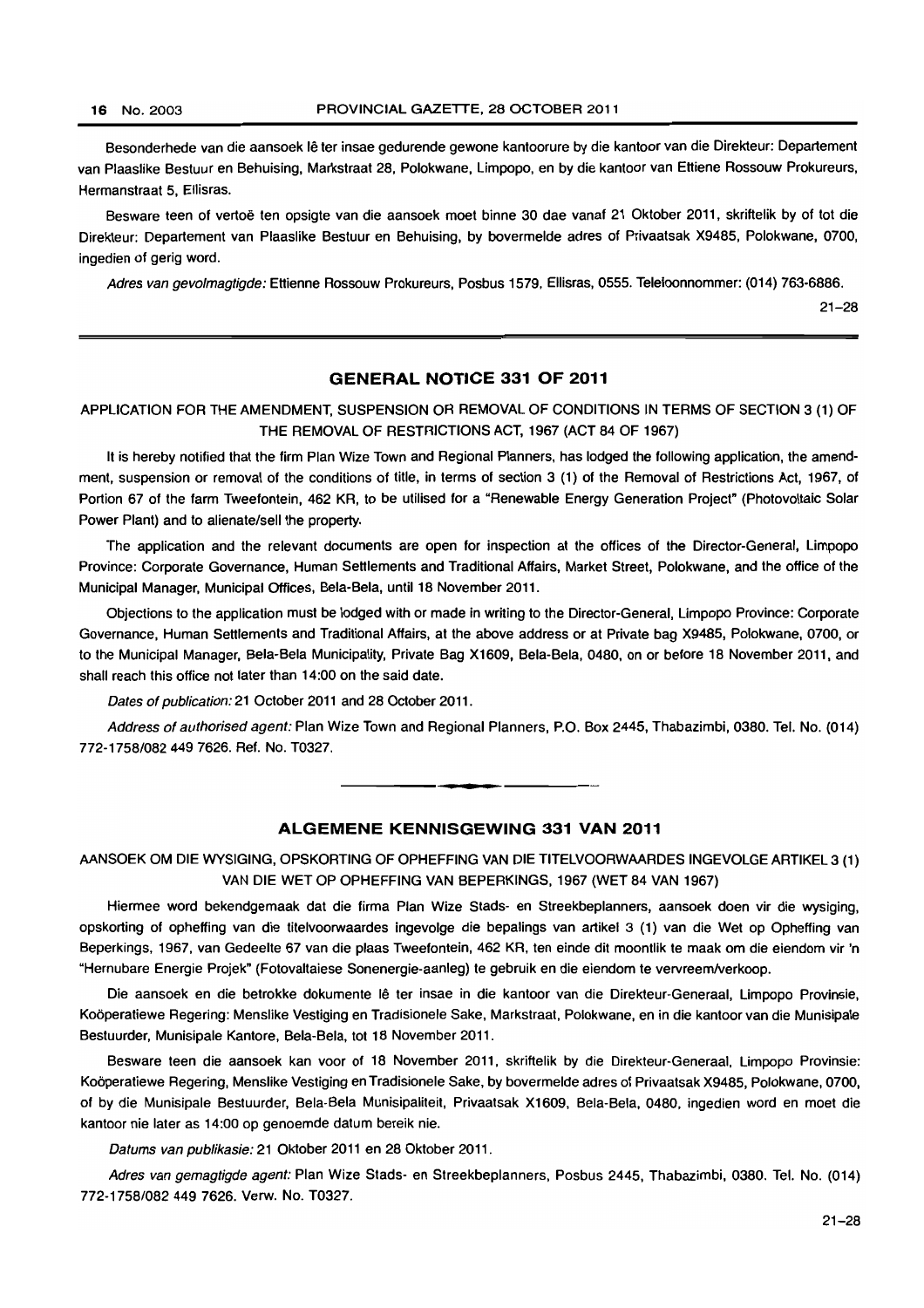#### GENERAL NOTICE 333 OF 2011

#### BELA-BELA AMENDMENT SCHEME 51/08

#### NOTICE OF APPLICATION FOR AMENDMENT OF THE TOWN-PLANNING SCHEME IN TERMS OF SECTION 56 (1) (b) (i) OF THE TOWN-PLANNING AND TOWNSHIPS ORDINANCE, 1986 (ORDINANCE No. 15 OF 1986)

We, Conradie, Van der Walt & Associates, authorized agents of the owner of a portion of Portion 9 (a portion of Portion 4) of the farm Turfbult 494, Registration Division K.R., Limpopo Province, give notice in terms of section 56 (1) (b) (i) of the Townplanning and Townships Ordinance, 1986 (Ordinance No. 15 of 1986), that we have applied to the Bela-Bela Municipality for the amendment of the town-planning scheme, known as the Bela-Bela Land Use Scheme, 2008, by the amendment of the zoning of the property by the addition of Annexure 139 to the existing Agricultural zoning, to make provision for mini-storage facilities and such additional uses as indicated in Annexure 139 to the amendment scheme.

Particulars of the application will lie for inspection during normal office hours at the office of the Municipal Manager, Municipal Offices. Bela-Bela, for a period of 28 days from 28 October 2011.

Objections to or presentations in respect of the application must be lodged with or made in writing to: The Municipal Manager at the above address or Private Bag X1609, Bela-Bela, 0480, within a period of 28 days from 28 October 2011.

Address: Conradie, Van der Walt & Associates, PO Box 243, Florida, 1710. Tel: (011) 472-1727/8 . . **- .** 

#### ALGEMENE KENNISGEWING 333 VAN 2011

#### BELA-BELA-WYSIGINGSKEMA 51/08

KENNISGEWING VAN AANSOEK OM WYSIGING VAN DIE DORPSBEPlANNINGSKEMA INGEVOLGE ARTIKEl 56 (1) (b) (i) VAN DIE ORDONNANSIE OP DORPSBEPLANNING EN DORPE, 1986 (ORDONNANSIE No. 15 VAN 1986)

Ons, Conradie, Van der Walt & Medewerkers, synde die gemagtigde agent van die eienaars van 'n gedeelte van Gedeelte 9 ('n gedeelte van Gedeelte 4) van die plaas Turfbult 494, Registrasie Afdeling K.R., Limpopo Provinsie, gee hiermee ingevolge artikel56 (1) (b) (i) van die Ordonnansie op Dorpsbeplanning en Dorpe (Ordonnansie 15 van 1986). kennis dat ons by die Bela-Bela Munisipaliteit aansoek gedoen het vir die wysiging van die dorpsbeplanningskema, bekend as die Bela-Bela Grondgebruikskema, 2008, deur die sonering van die eiendom hierbo beskryf, te wysig deur die byvoeging van Bylae 139 tot die bestaande landbou sonering, om voorsiening te maak vir onder andere, mini-stoor fasiliteite en sodanige verdere gebruike soos uiteengesit in Bylae 139 tot die wysigingskema.

Besonderhede van die aansoek lê ter insae gedurende gewone kantoorure by die kantoor van die Munisipale Bestuurder, Munisipale Kantore, Bela-Bela, vir 'n tydperk van 28 dae vanaf 28 Oktober 2011.

Besware teen of vertoë ten opsigte van die aansoek moet binne 'n tydperk van 28 dae vanaf 28 Oktober 2011 skriftelik by of tot die Munisipale Bestuurder by bovermelde adres of by Privaatsak X1609, Bela-Bela, 0480, ingedien of gerig word.

Adres: Conradie, Van der Walt & Medewerkers, Posbus 243, Florida, 1710. Tel: (011) 472-1727/8.

28-04

## GENERAL NOTICE 334 OF 2011

#### TZANEEN AMENDMENT SCHEME 249

We, Jacques du Toit & Associates, Town and Regional Planners, being the authorized agent of the owner of the property mentioned below, hereby give notice in terms of section 56 (1) (b) (i) of the Town-planning and Townships Ordinance, 1986 (Ordinance 15 of 1986), that we have applied to the Greater Tzaneen Municipality for the amendment of the Tzaneen Townplanning Scheme, 2000, by the rezoning of the property described below:

Erf 966, Haenertsburg, situated at Rissik Street, from "Residential 1" to "Residential 3".

Particulars of the application will lie for inspection during normal office hours at the office of the Municipal Manager, Civic Centre, Agatha Street, Tzaneen, for the period of 28 days from 28 October 2011.

Objections to or representations in respect of the application must be lodged with or made in writing to the Municipal Manager at the above address or at PO Box 24, Tzaneen, 0850, within a period of 28 days from 28 October 2011.

Address of agent: Jacques du Toit & Associates, PO Box 754, Tzaneen, 0850.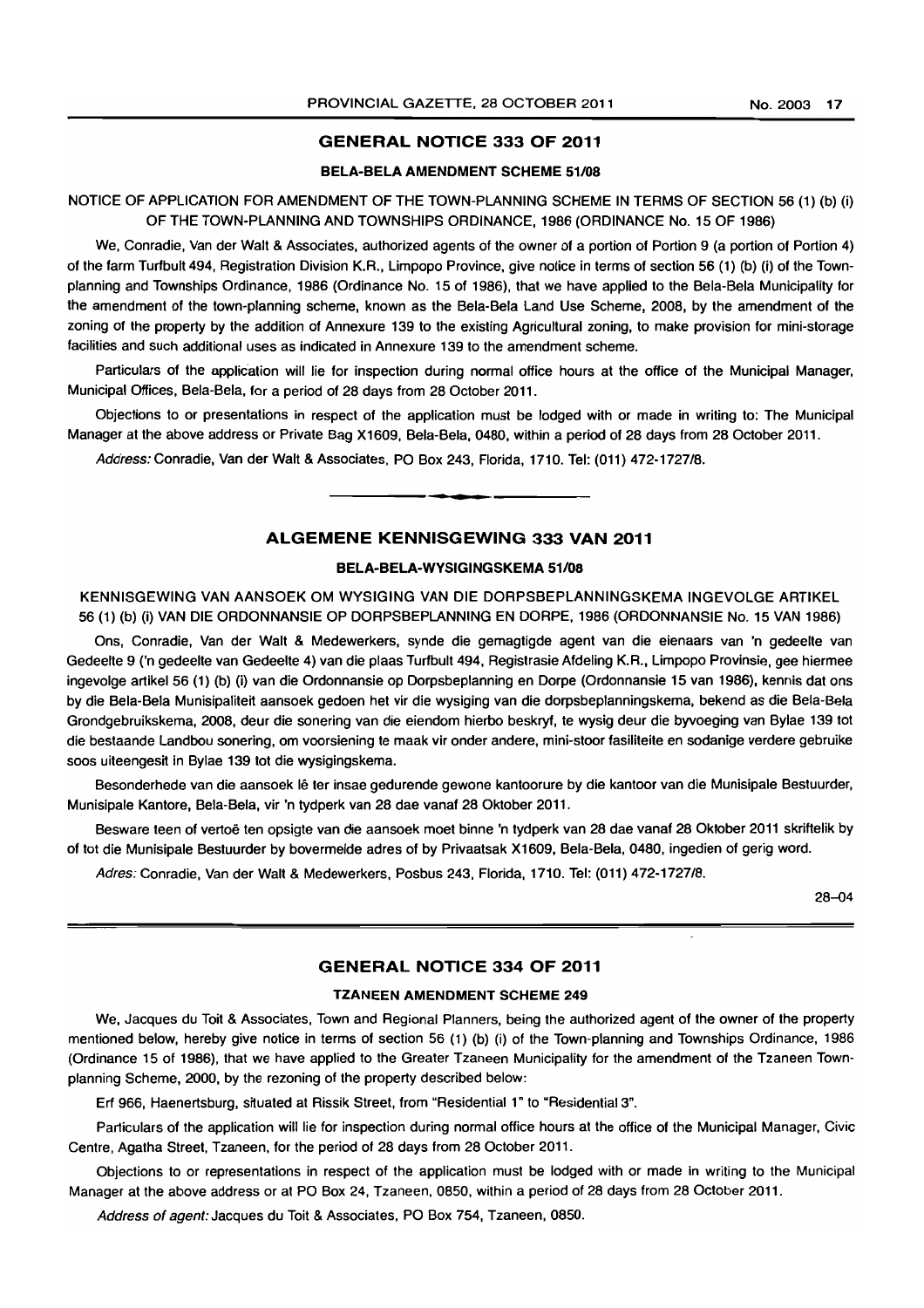### ALGEMENE KENNISGEWING 334 VAN 2011

#### TZANEEN-WVSIGINGSKEMA 249

Ons, Jacques du Toit & Medewerkers, Stads- en Streeksbeplanners, synde die gemagtigde agent van die eienaar van die eiendom hieronder genoem, gee hiermee ingevolge artikel 56 (1) (b) (i) van die Ordonnansie op Dorpsbeplanning en Dorpe, 1986 (Ordonnansie 15 van 1986), kennis dat ons by die Groter Tzaneen Munisipaliteit aansoek gedoen het om die wysiging van die Tzaneen-dorpsbeplanningskema, 2000, deur die hersonering van die eiendom hieronder beskryf:

Erf 966, Haenertsburg, geleë te Rissikstraat, van "Residensieel 1" na "Residensieel 3".

Besonderhede van die aansoek Ie ter insae gedurende gewone kantoorure by die kantoor van die Munisipale Bestuurder, Burgersentrum, Agathastraat, Tzaneen, vir 'n tydperk van 28 dae vanaf 28 Oktober 2011.

Besware teen of vertoë ten opsigte van die aansoek moet binne 'n tydperk van 28 dae vanaf 28 Oktober 2011 skriftelik by of tot die Munisipale Bestuurder by bovermelde adres of by Posbus 24, Tzaneen, 0850, ingedien of gerig word.

Adres van agent: Jacques du Toit & Medewerkers, Posbus 754, Tzaneen, 0850.

28-04

#### GENERAL NOTICE 335 OF 2011

#### TZANEEN AMENDMENT SCHEME 251

NOTICE OF APPLICATION FOR AMENDMENT OF A TOWN-PLANNING SCHEME IN TERMS OF SECTION 56 (1) (b) (i) OF THE TOWN-PLANNING AND TOWNSHIPS ORDINANCE, 1986 (ORDINANCE 15 OF 1986)

We, Kobus Winterbach and/or Willem Johannes Jacobsz, being the authorised agents of the registered owner of Erf 709, Tzaneen Extension 9 (known as Vors-Cor Recycling CC), hereby give notice in terms of section 56 (1) (b) (i) of the Townplanning and Townships Ordinance, 1986 (Ordinance 15 of 1986). that we have applied to the Greater Tzaneen Municipality for the amendment of the town-planning scheme known as Tzaneen Town-planning Scheme, 2000, by the rezoning of the property described above, situated in 23 Koedoe Street, Tzaneen, from "Industrial 1" to "Special" for "Industrial 1", "Place of Amusement" and "Place of Refreshment", subject to certain conditions.

Particulars of the application will lie for inspection during normal office hours at the office of the Municipal Manager, Civic Centre, Tzaneen, for a period of 28 days from 28 October 2011 (the date of the first publication of this notice).

Objections to or representations in respect of the application must be lodged with or made in writing to the Municipal Manager at the above address or at PO Box 24, Tzaneen, 0850, within a period of 28 days from 28 October 2011.

Address of authorised agent: Winterbach & Associates, PO Box 2071, Tzaneen, 0850. Tel: (015) 307-1041. Ref. No: K1038/T.

#### ALGEMENE KENNISGEWING 335 VAN 2011

. **- .** 

#### TZANEEN-WVSIGINGSKEMA 251

KENNISGEWING VAN AANSOEK OM WYSIGING VAN 'N DORPSBEPLANNINGSKEMA INGEVOLGE ARTIKEL 56 (1) (b) (i) VAN DIE ORDONNANSIE OP DORPSBEPLANNING EN DORPE, 1986 (ORDONNANSIE 15 VAN 1986)

Ons, Kobus Winterbach enlof Willem Johannes Jacobsz. synde die gemagtigde agente van die geregistreerde eienaar van Erf 709, Tzaneen Uitbreiding 9 (bekend as Vors-Cor Recycling BK), gee hiermee ingevolge artikel 56 (1) (b) (i) van die Ordonnansie op Dorpsbeplanning en Dorpe, 1986 (Ordonnansie 15 van 1986), kennis dat ons by die Groter Tzaneen Munisipaliteit aansoek gedoen het om die wysiging van die dorpsbeplanningskema, bekend as Tzaneen-dorpsbeplanningskema, 2000, deur die hersonering van die eiendom hierbo beskryf, gelee te Koedoestraat 23, Tzaneen, vanaf "Nywerheid 1" na "Spesiaal" vir "Nywerheid 1", "Vermaaklikheidsplek" en "Verversingsplek", onderworpe aan sekere voorwaardes.

Besonderhede van die aansoek Ie ter insae gedurende gewone kantoorure by die kantoor van die Munisipale Bestuurder, Burgersentrum, Tzaneen, vir 'n tydperk van 28 dae vanaf 28 Oktober 2011 (die datum van eerste publikasie van hierdie kennisgewing).

Besware teen of vertoë ten opsigte van die aansoek moet binne 'n tydperk van 28 dae vanaf 28 Oktober 2011 skriftelik by of lot die Munisipale Bestuurder by bovermelde adres of by Posbus 24, Tzaneen, 0850, ingedien of gerig word.

Adres van gemagtigde agent: Winterbach & Assosiate, Posbus 2071, Tzaneen, 0850. Tel: (015) 307-1041. Verw. No. K1038/T.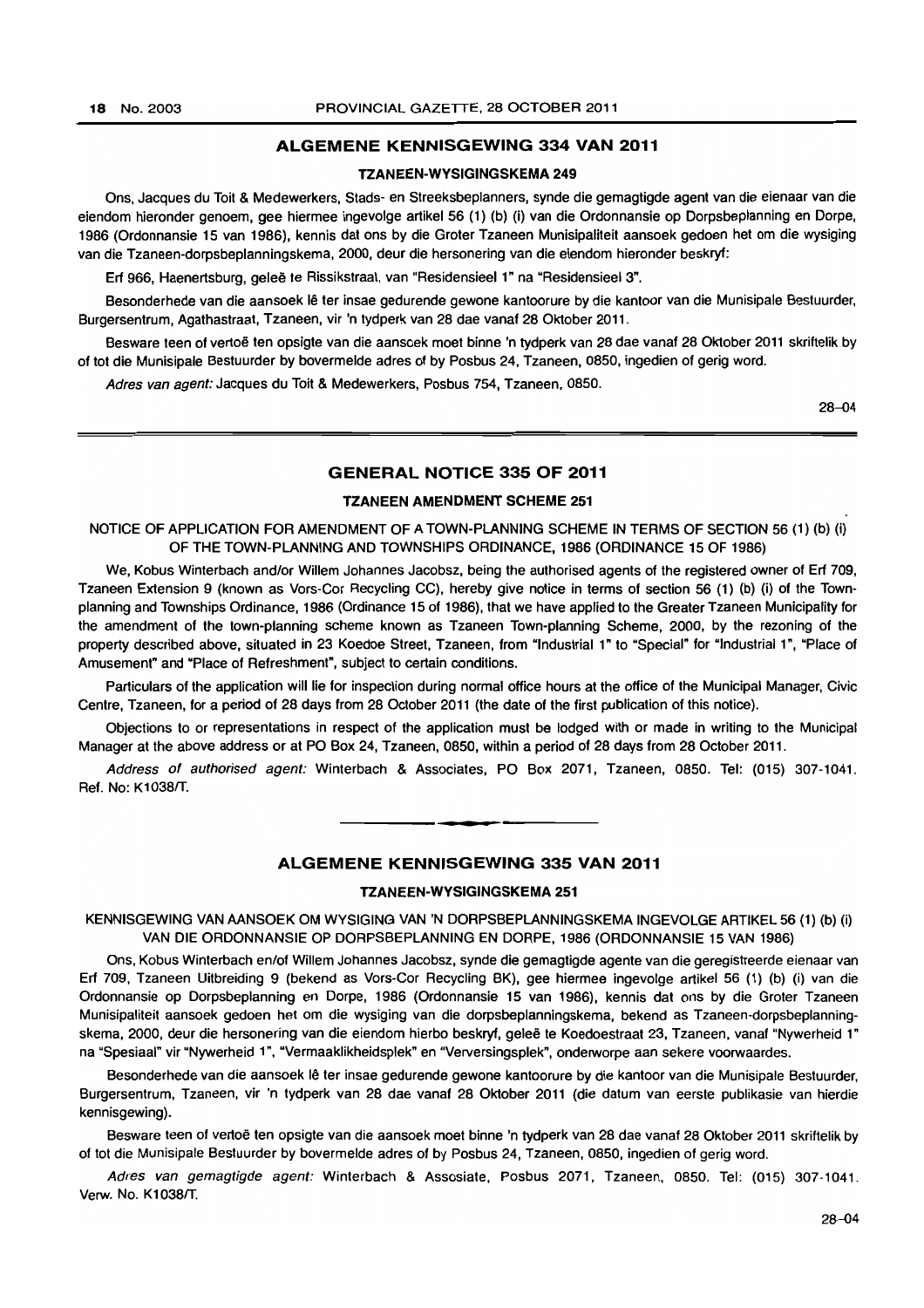#### GENERAL NOTICE 336 OF 2011

#### POLOKWANE/PERSKEBULT AMENDMENT SCHEME 258

Davel Consulting Planners CC and/or Willem Gabriel Davel, being the authorized agent of the owner/s of Erven 1170, 1171 and 1173, Ivy Park Extension 18, hereby give notice in terms of section 56 (1) of the Town-planning and Townships Ordinance (Ordinance 15 of 1986) that we have applied to the Polokwane Municipality for the amendment of the town-planning scheme known as the Polokwane/Perskebult Town-planning Scheme, 2007, by the rezoning of the property described above, situated at Church Street South, near the corner with Campbell Street, Polokwane, from "Special" to "Business 3" with further conditions as contained in an annexure to the scheme (Annexure109), which inter alia restricts the gross leasable floor area to 8 000 m<sup>2</sup> GLFA, of which offices and/or medical consulting rooms is further restricted to 25% thereof or in other words, 2000 m<sup>2</sup> GLFA in total.

Further conditions determine that the leasable floor area on the different erven be restricted as follows, namely: Erf 1170 to 1 000 m<sup>2</sup> GLFA of which offices and/or medical consulting rooms may not exceed 250 m<sup>2</sup> GLFA; Erf 1171 to 4 500 m<sup>2</sup> GLFA of which offices and/or medical consulting rooms may not exceed 1 125 m<sup>2</sup> GLFA; Erf 1173 to 2 500 m<sup>2</sup> GLFA of which offices and/or medical consulting rooms may not exceed 625 m<sup>2</sup> GLFA. The conditions further provides that Erf 1173 may be used for a "Place of Instruction", not exceeding 4 000 m<sup>2</sup> GLFA. Standard conditions as contained under Use Zone 7: Business 3 will further apply.

The owners intend to extend their current business activities on the property and conduct uses such as shops, offices, medical consulting rooms and a restaurant/s, as well as a school or educational centre from the property and erect buildings for this purpose.

Particulars of the application will lie open for inspection during normal office hours at the office of the Town Planners, First Floor, West Wing, Civic Centre, Polokwane, for the period of 28 days from 28 October 2011.

Objections to or representations in respect of the application must be lodged with or made in writing to the Municipal Manager at the above address or at PO Box 111, Polokwane, 0700, within a period of of 28 days from 28 October 2011.

Address of agent: Davel Consulting Planners, PO Box 11110, Bendor, 0699. Tel: (015) 297-1261 or 13 Watermelon Street, Platinum Park, Bendor. E-mail: davel.planner@vodamail.co.za

## ALGEMENE KENNISGEWING 336 VAN 2011

**-**

#### POLOKWANE/PERSKEBULT-WYSIGINGSKEMA 258

Davel Consulting Planners BK en/of Willem Gabriel Davel, synde die gemagtigde agent vandie eienaar/s van Erwe 1170, 1171 en 1173, Ivy Park Uitbreiding 18, gee hiermee ingevolge artikel 56 (1) van die Ordonnansie op Dorpsbeplanning en Dorpe (Ordonnansie 15 van 1986), kennis dat ons by die Polokwane Munisipaliteit aansoek gedoen het om die wysiging van die dorpsbeplanningskema, bekend as die Polokwane/Perskebult-dorpsbeplanningskema, 2007, deur die hersonering van die bogenoemde eiendom, gelee te Kerkstraat-Suid, naby die hoek met Campbellstraat, Polokwane, vanaf "Spesiaal" na "Besigheid 3" met verdere voorwaardes soos vervat in 'n bylaag tot die skema (Bylaag 109), wat onder andere die bruto verhuurbare vloeroppervlak beperk tot 'n maksimum van 8 000 m<sup>2</sup> BVVO, waarvan kantore en/of mediese spreekkamers verder beperk word tot 25% daarvan, of te wel 2 000 m<sup>2</sup> BVVO in totaal.

Verdere voorwaardes bepaal dat die verhuurbare vloeroppervlak soos volg op die verskillende erwe beperk word, nl: Erf 1170 tot 1 000 m<sup>2</sup> BVVO waarvan kantore en/of mediese spreekkamers nie 250 m<sup>2</sup> BVVO mag oorskry nie; Erf 1171 tot 4 500 m<sup>2</sup> BVVO waarvan kantore en/of mediese spreekkamers nie 1 125 m<sup>2</sup> BVVO mag oorskry nie; Erf 1173 tot 2 500 m<sup>2</sup> BVVO waarvan kantore en/of mediese spreekkamers nie 625 m<sup>2</sup> BVVO mag oorskry nie. Die voorwaardes maak verder voorsiening dat Erf 1173 ook vir 'n "Onderrigplek" wat nie 4 000 m<sup>2</sup> BVVO oorskry nie, gebruik mag word. Verder geld standaard voorwaardes soos vervat onder Gebruiksone 7: Besigheid 3.

Die eienaars beoog om hulle bestaande besigheidsaktiwiteite op die eiendom uit te brei en gebruike soos winkels, kantore, mediese spreekkamers en 'n restaurant/e, asook skool of opleidingsentrum vanaf die eiendom te bedryf, en geboue daarvoor op te rig.

Besonderhede van die aansoek Ie ter insae gedurende gewone kantoorure by die kantoor van die Stadsbeplanners, Eerste Verdieping, Wesvleuel, Burgersentrum, Polokwane, vir 'n tydperk van 28 dae vanaf 28 Oktober 2011.

Besware teen of vertoë ten opsigte van die aansoek moet binne 'n tydperk van 28 dae vanaf 28 October 2011 skriftelik by of tot die Munisipale Bestuurder, by bovermelde adres of by Posbus 111, Polokwane, 0700, ingedien of gerig word.

Adres van agent: Davel Consulting Planners, Posbus 11110, Bendor, 0699. Tel: (015) 297-1261, of Watermelonstraat 13, Platinum Park, Bendor. E-pos: davel.planner@vodamail.co.za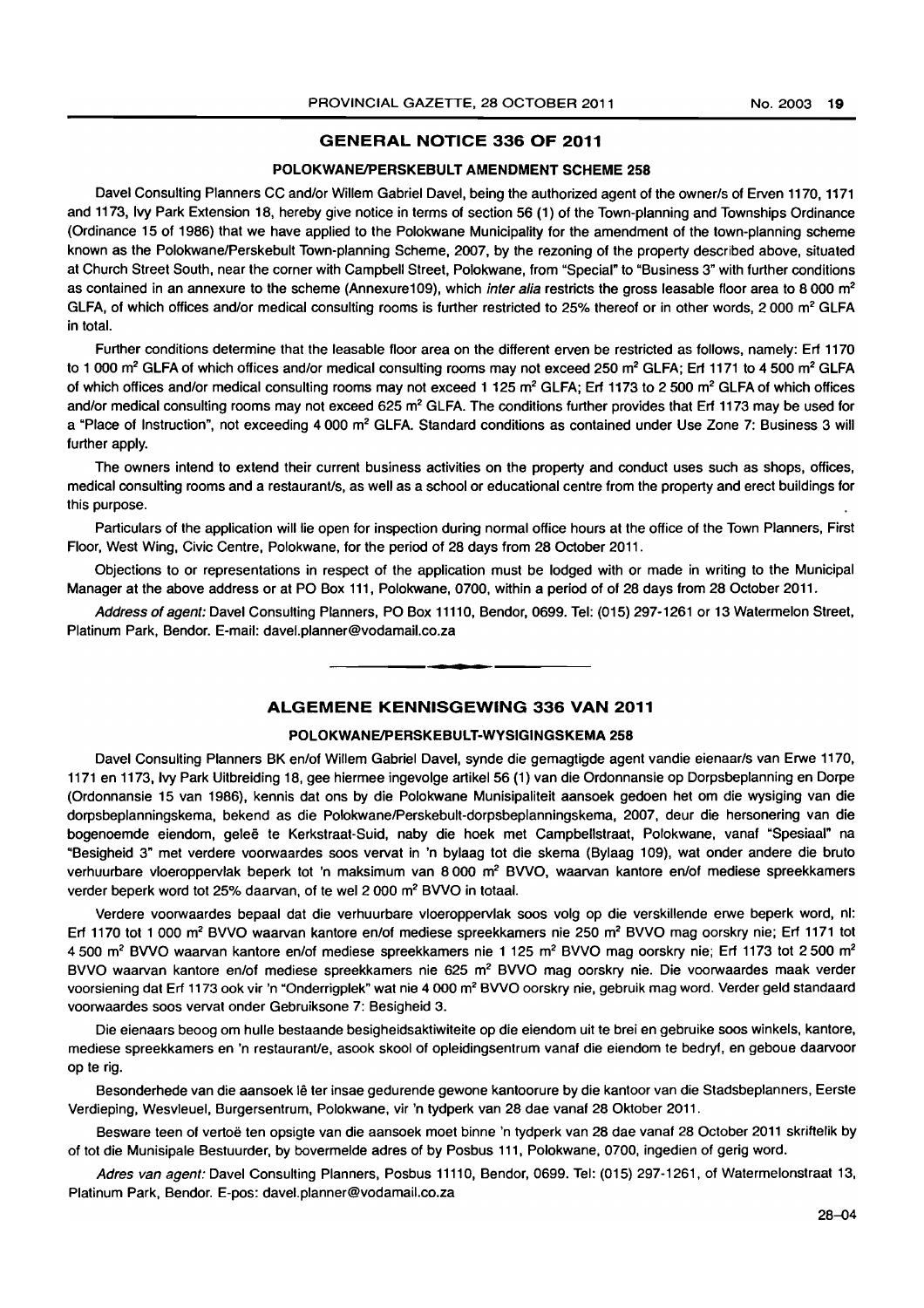## **GENERAL NOTICE 337 OF 2011**

#### **POLOKWANEIPERSKEBULT AMENDMENT SCHEME 279**

Duzilux CC Town Planners and Project Management Consultants, being the authorised agent of the owner of Portion 5 of Erf 1966, Pietersburg, situated at 9 Church Street, do hereby give notice in terms of section 56 (1) (b) (i) of the Town-planning and Townships Ordinance (Ordinance 15 of 1986), that I have applied to the Polokwane Municipality for the amendment of the Polokwane/Perskebult Town-planning Scheme, 2007, for the rezoning of above site from "Residential 1 " to Business 2" for office use.

Particulars of the application will lie for inspection during normal office hours at the office of the Manager: Planning: Directorate Planning and Development, First Floor, West Wing, Civic Centre, Landros Mare Street, Polokwane, for a period of 28 days from 28 October 2011.

Objections to or representations in respect of the application must be lodged with or made in writing to the Manager: Spatial Planning and Land Use Management at the above address of at P.O. Box 111, Polokwane, 0700, within a period of 28 days from 28 October 2011.

Address of agent: Duzilux CC Town Planners and Project Management Consultants, P.O. Box 1305, Springs, 1560. Cell: 073 452 7172. Fax: 086 718 2333.

#### **- . ALGEMENE KENNISGEWING 337 VAN 2011**

#### **POLOKWANEIPERSKEBULT-WYSIGINGSKEMA 279**

Duzilux CC Town Planners and Project Management Consultants, synde die gemagtigde agent van die eienaar van Gedeelte 2 van Erf 130, Pietersburg, geleë te Kerkstraat 9, gee hiermee ingevolge artikel 56 (1) (b) (i) van die Ordonnansie op Dorpsbeplanning en Dorpe, 1986 (Ordonnansie 15 van 1986), kennis dat ek by die Polokwane Munisipaliteit aansoek gedoen het vir die wysiging van die Polokwane/Perskebult-Dorpsbeplanningskema, 2007, deur die hersonering van bg. eiendom vanaf "Residensieel 1" na "Besigheid 2" vir kantoorgebruik.

Besonderhede van die aansoek lê ter insae gedurende gewone kantoorure by die Bestuurder: Beplanning: Direktoraat Beplanning en Ontwikkeling, Eerste Vloer, Burgersentrum, Landdros Marestraat, Polokwane, vir 'n tydperk van 28 dae vanaf 28 Oktober 2011.

Besware teen of vertoë ten opsigte van die aansoek moet binne 28 dae vanaf 28 Oktober 2011 skriftelik by of tot die Bestuurder: Beplanning: Direktoraat Beplanning en Ontwikkeling by onderstaande adres of by Posbus 111, Polokwane, 0700, ingedien of gerig word.

Adres van agent: Duzilux CC Town Planners and Project Management Consultants, Posbus 1305, Springs, 1560. Sel: 0734527172. Faks: 086 718 2333.

28-04

#### **GENERAL NOTICE 338 OF 2011**

NOTICE OF APPLICATION FOR THE SIMULTANEOUS REZONING AND CONSOLIDATION OF ERF 54 AND ERF 55 IS LODGED IN TERMS OF VOLKSRUST TOWN-PLANNING SCHEME, 1974, READ TOGETHER WITH SECTION 56 (1) (b) (i) OF THE TOWN-PLANNING AND TOWNSHIPS ORDINANCE, 1986 (ORDINANCE 15 OF 1986)

I, Itumeleng Mashishi of P.E Mahapa and Ass. CC Town and Regional Planners, being the authorized agent of the owner(s) of the erf mentioned below, hereby give notice in terms of Volkrust Town-planning Scheme, 1974, read together with section 56 (1) (b) (i) of the Town-planning and Townships Ordinance of 1986 (Ordinance 15 of 1986), that I have applied to the Pixley Ka Seme Municipality for rezoning of consolidated Erf 54 and Erf 55, located at corner of Badenhorst and LoopNyl, Martthius Wessel Stroom Township, Wakkerstroom, from "Residential 1" to "Government Institution" (Community Health Center) purposes.

Particulars of the application will lie for inspection during normal office hours at the office of the Town Planner, Pixley Ka Seme Local Municipality, corner Dr Nelson Mandela Drive and Adelaide Tambo Street, Volksrust, for the period of 28 days from 28 October 2011.

Objections to or representations in respect of the application must be lodged with or made in writing to the Municipal Manager at the above address or at Private Bag X9001, Volksrust, 2470, within a period of 28 days from 28 October 2011.

Address of the agent: P. E. Mahapa and Ass. CC Town & Regional Planners, 39 Murray Street, Frisco Complex, Office No. 5, Nelspruit, 1200.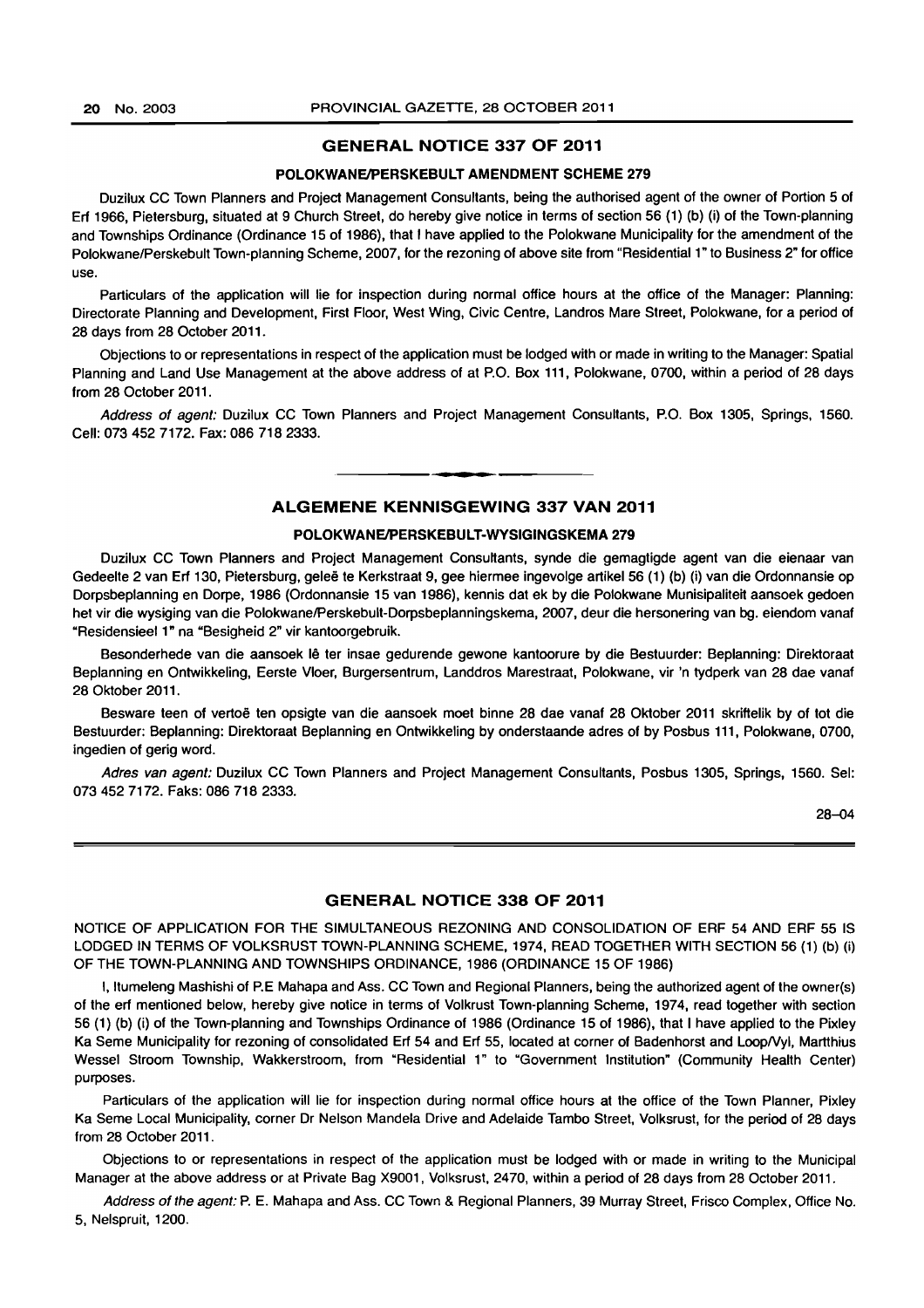### ALGEMENE KENNISGEWING 338 VAN 2011

KENNISGEWING VAN MNSOEK VIR DIE GELVKTYDIGE HERSONERING EN KONSOLIDASIE VAN ERF 54 EN ERF 55 WVSIGING VAN DIE VOLKRUST-DORPSBEPLANNINGSKEMA 1974, INGEVOLGE ARTIKEL 56 (1) (b) (i) VAN DIE ORDONNANSIE OP DORPSBEPLANNING EN DORPE, 1986 {ORDONNANSIE 15 VAN 1986}

Ek, Itumeleng, Mashishi van Mahapa Stads- en Streeksbeplanners, synde die gemagtigde agent van die eienaar(s) van die ondergenoemde erf gee hiermee ingevolge artikel 56 (1) (b) (i) van die Ordonnansie op Dorpsbeplanning en Dorpe (Ordonnansie 15 van 1986), kennis dat ek by die Pixley Ka Seme Munisipaliteit aansoek gedoen het om die wysiging van die Dorpsbeplanningskema, 1974, deur die gelyktydige hersonering en konsolidasie van Erf 54 en Erf 55, geleë te hoek van Badenhorst en Loop/vyl, Martthius Wessel Stroom Township, Wakkerstroom, van "Residensieel 1" na Staatsbestuur Institusie (Gemeenskap Gesondheid Sentrum) doeleindes.

Besonderhede van die aansoek lê ter insae gedurende gewone kantoorure by die kantoor van die Stadsbeplanner, Pixley Ka Seme Local Munisipaliteit, hoek van Dr Nelson Mandela Drive en Adelaide Tambostraat, Volksrust, vir 'n tydperk van 28 dae vanaf 28 Oktober 2011.

Besware teen of vertoë ten opsigte van die aansoek moet binne 'n tydperk van 28 dae vanaf 28 Oktober 2011 skriftelik by of tot die Munisipale Bestuurder by bovermelde adres of by Privaatsak X9001, Volksrust, 2470, ingedien of gerig word.

Adres van agent: P. E. Mahapa en Ass. CC Stads- en Streekbeplanners, 39 Murray Street, Frisco Complex, Office No.5, Nelspruit, 1200.

28-04

## GENERAL NOTICE 339 OF 2011

#### REMOVAL OF RESTRICTIONS ACT, 1967

THE REMOVAL OF THE CONDITIONS IN THE DEED OF GRANT TG83938/2000 OF ERF 1443, SESHEGO D AND THE SIMULTANEOUS AMENDMENT OF THE POLOKWANE/PERSKEBULT AMENDMENT SCHEME, 2007

#### AMENDMENT SCHEME 278

It is hereby notified that application has been made in terms of section 3 (1) of the Removal of Restrictions Act, 1967, by the firm Rian Beukes Town & Regional Planners and Property Consultants for:

(1) The removal of conditions 1 in Deed of Grant TG83938/2000 of Erf 1447, Seshego 0, to be used for the development of offices and shops and simultaneous application for the amendment of the PolokwanelPerskebult Town-planning Scheme, 2007, for the rezoning of the above-mentioned property situated 285 New Era Drive, Seshego 0, from "Residential 1" to "Business 3".

Particulars of the application will lie for inspection during normal office hours at the office of the Manager: Spatial Planning and Land Use Management, Room 127, First Floor, West Wing, Civic Centre, corner of Landdros Mare Street and Bodenstein Street, Polokwane, until 25 November 2011, while the removal of restrictions application is open for inspection at the office of the Department of Local Government and Housing, corner of Landdros Mare & Rabe Streets, Polokwane, until 25 November 2011.

Objections to or representations in respect of this application must be lodged with or made to the Head of Department, Local Government and Housing, Private Bag X9485, Polokwane, 0700, or at the above address on or before 25 November 2011.

Address of applicant: Rian Beukes Town & Regional Planners and Property Consultants, PO Box 12417, Bendor, 0699. Tel: (015) 291-4821. Fax: 086 6021851.

Date of first notice: 28 October 2011.

#### GENERAL NOTICE 339 OF 2011

**•** 

GLO TLOSWA GA MOLAWANA WA DIKGANETSO WA 1967, GO TLOSWA GA MAPHEKO AO ELEGO GO LENGWALO LA BOTHLATSE BJA LEBALA LA MADULO TG83938/2000 GO LEBALA (ERF) 1442 SESHEGO 0 GAMMOGO LE KGOPELO VA PHETOLELO VA POLOKWANE/PERSKEBULT AMENDMENT SCHEME, 2007

#### (PHETOLELO VA MELAWANA 278)

Le lemošwa mo gore ye e dirilwe go ya ka lefapha la 3 (1) ya peakanyo ya go tlošwa ga molawana wa dikganetšo wa 1967, ke kgwebo ya Rian Beukes Town & Regional Planners and Property Consultants gore: Go tloswe mapheko lengwalo la bothlatse la madulo (Deed of Grant) TG83938/2000 lebaleng la (Erf) 1443, Seshego D, leo e lego gore Ie tlile go somiswa go fetolelwa mabênkêlê gomme kantoro gammogo le kgopelo ya go phošollwa ga diphetolelo tša Polokwane/Perskebult Townplanning Scheme, 2007, go hlathollela moago 0 go setswego 0 bontshitswego ka godimo lefelong wo 0 Ie lego nomorong ya 285 New Era Drive, Seshego D, go tšwa go "moago wa bodulo bja pele" go ya "Fêmê 3".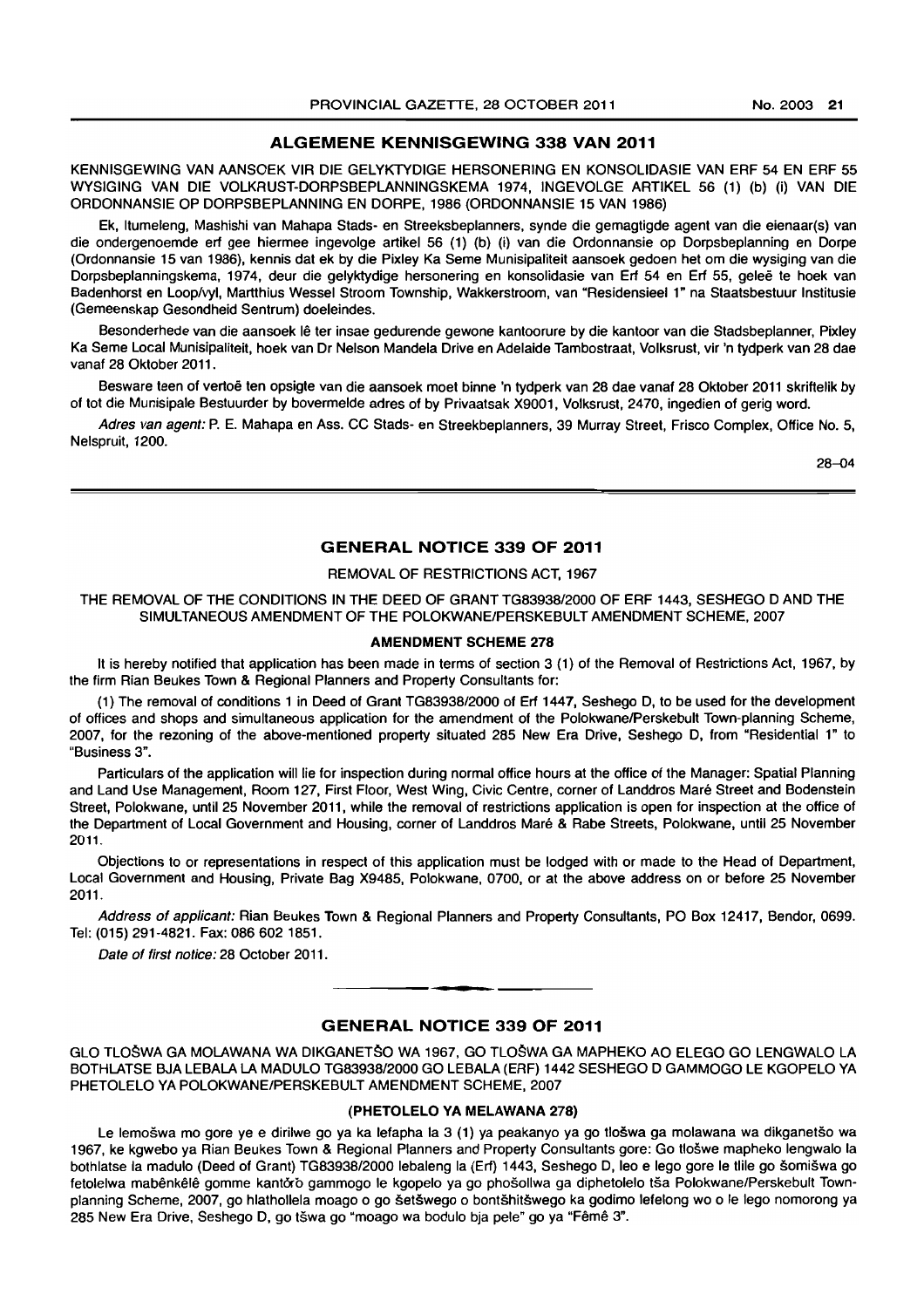Bao ba nyakago go bona ka a a bona mahlo kgopelo ye, ba tla ehwetsa ka nako ya mosomo, kantorong ya molaodi: Wa Peakanyo Ie Taolo ya go somiswa ga Naga (Spatial Planning and Land Use Management) Room 127, Lebatong la Pele (First Floor) West Wing, Civic Centre, clo Landros Mare Street Ie Bodenstein Street, Polokwane, go fihla ka letsatsi-kgwedi !a 25 Novêmêre 2011.

Mola e Ie gore kgopelo ya go tloswa ga dikganetso e tla thoma go lekolwa kantorong-kgolo ya Kgoro ya Puso Selegae Ie Mengwako (Department of Local Government and Housing) go fihla letsatsi·kgwedi la 25 Novemere 2011.

Bao ba nyakago go ganetšana le kgopelo ye, ba tla swanelwa ke go ikopanya le: Hlogo ya Kgoro ya Pušo Selegae le Mengwako, Private Bag X9485, Polokwane, 0700, goba nomorong yeo e setsego e bontshitswe ka godimo pele ga letšatši-kgwedi la 25 Novêmêre 2011.

Ditlankane tša mokgopedi di ka tsela ye: Rian Beukes Town & Regional Planners and Property Consultants, PO Box 12417, Bendor, 0699. Nomoro ya mogala: (015) 291-4821. Fax 086 602 1851.

Letšatši la tsebišo ya mathomo: 28 Octoboro 2011.